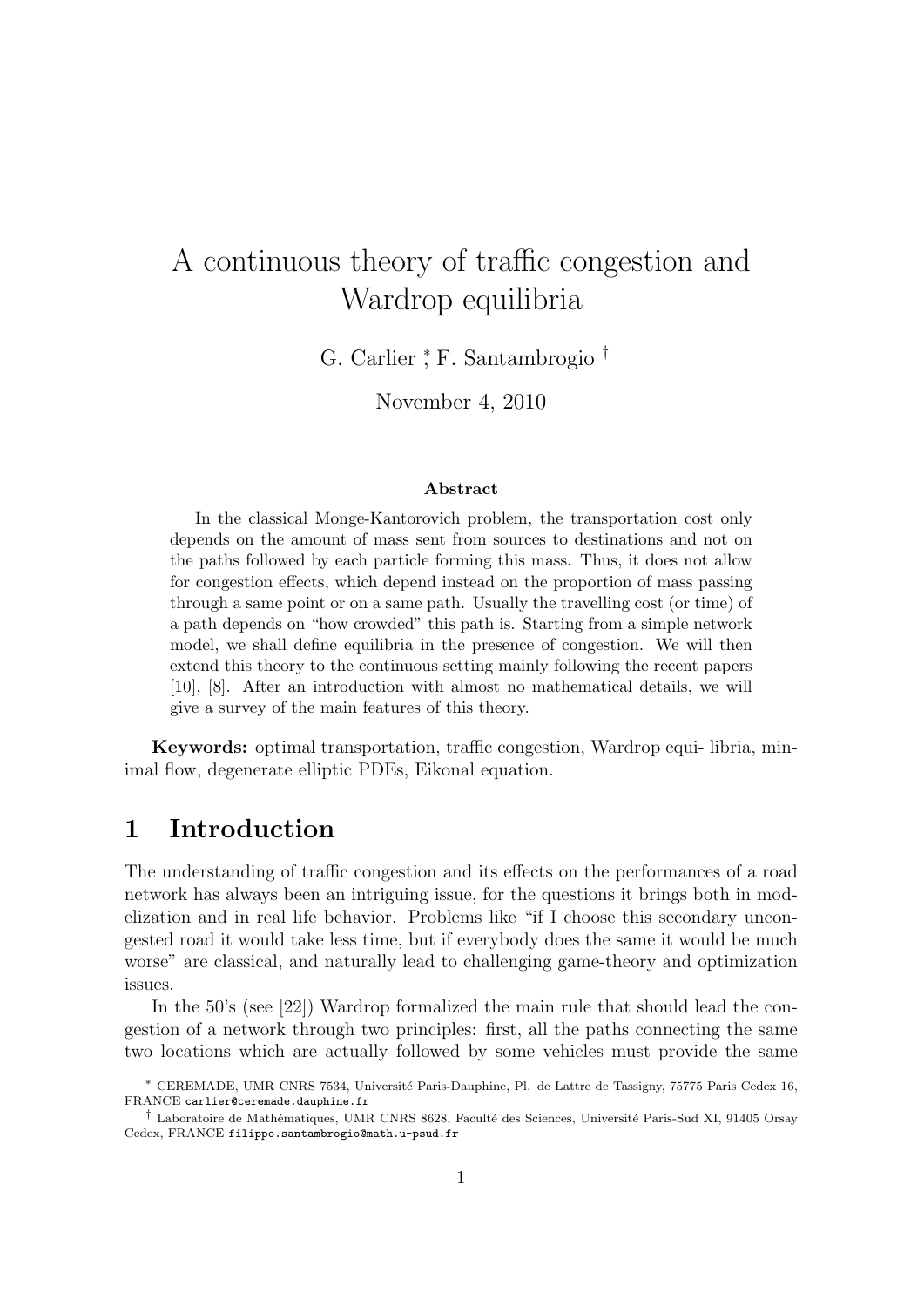travelling time (a time which depends on their length as well as on congestion); second, all the other possible paths must provide a larger travelling time. This may be mathematically translated into the fact that only paths which are geodesics for a certain metric on the network are used, but this metric is exactly induced by the the way vehicles use the networks. This gives an equilibrium problem that one can see as a fixed point (which are the ways of choosing some paths on the network, so that, looking at the geodesics induced by this choice, we find again the same paths?). This concept of equilibrium, called Wardrop equilibrium, is just a particular case of Nash equilibria, in a game where the players are the vehicles and the goal of each of them is to minimize its travelling time.

Soon after Wardrop formulated his principles, Beckmann et al. (see [2]) discovered that Wardrop equilibria have a variational characterization. Actually, a traffic configuration (i.e. the set of choices of all paths) is an equilibrium if and only if it optimizes a global criterion, taking into account the total congestion. When the quantity of traffic on each path on the network is considered to be a real number (instead of an integer number of vehicles), the functions  $H$  involved in the optimization problem are primitives of increasing functions, which gives convexity. The good point, from the mathematical point of view, is that such an optimization problem being convex, it allows for powerful duality and numerical methods to approach it. A discretized version for integer vehicles exists as well. On the other hand, one could be disappointed that, except in very special cases, the total cost which is optimized does not correspond to the total travelling time of all the vehicles, which means that looking for the equilibrium and for the social optimum is in general not the same, and that the equilibrium is in general not efficient. The literature on price of anarchy and selfish routing (see the book [16] and the references therein) precisely addresses the relations between equilibria and social optima, focusing in particular in the lack of efficiency of equilibria.

Similar considerations may be extended to the more recent framework of continuous traffic congestion, where the network is replaced by a domain in  $\mathbb{R}^2$  and vehicles are allowed to move in every direction, thus giving rise to a density of traffic congestion, that we will call traffic intensity. In such a case, one can write a convex optimization problem on the space of these densities, and then prove, again, that at the optimum the paths which are actually followed are geodesics for the congested metric induced by the traffic intensity. It is just for the sake of clarity that in this framework one usually starts from the optimization and then gets the equilibrium as an optimality condition (mathematically, the reason is the fact that, when optimizing, the functional will force the traffic intensity, which will be defined as a measure, to be absolutely continuous, and its density will appear in the metric it induces, while geodesics in the case of possibly singular measures are not well-defined).

A natural question is whether this continuous counterpart is meaningful in terms of modeling, since car traffic actually occurs on one-dimensional networks. And the answer is yes, at least for two reasons: first it fits the situation of pedestrian congestion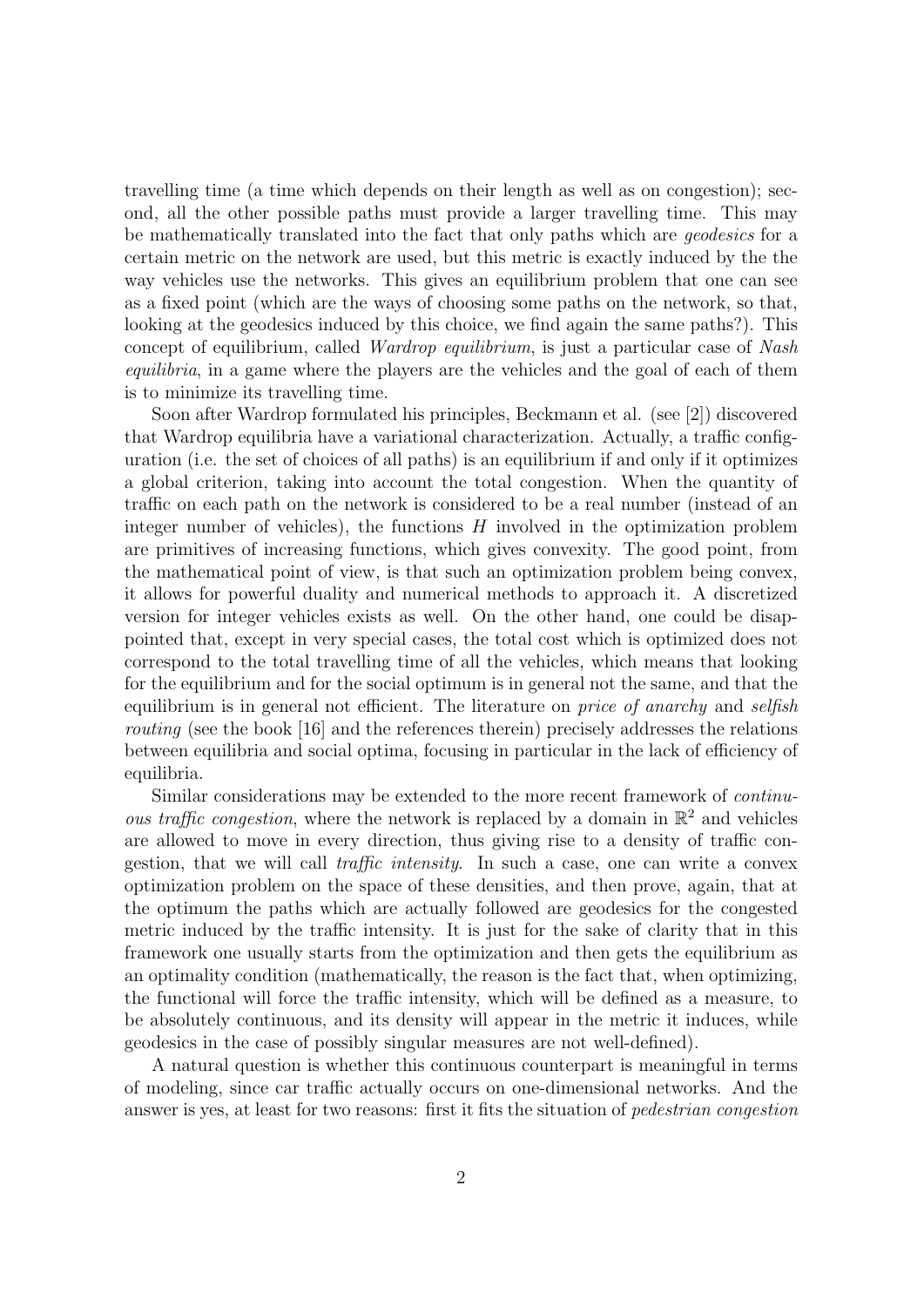(which is usually considered in the literature as a two-dimensional problem); second, it may be useful to look at large scale traffic problems, when one only wants to detect average values of the traffic intensity in different zones of a large congested area. Yet, we stress that the continuous model that we present in this paper is not exactly the homogenized limit of the discrete ones on grid networks whose step goes to zero (see [3] for such limit issues). It is anyway the most natural model that may play the role of Wardrop's one in a continuous setting and it shares its main qualitative features. It will be described through the formalism of measures on the set of paths (which exactly accounts for the statistical properties of the set of choices of all the vehicles), which is a classical tool in transport theory, in connection with *optimal transport* (see [20], [21] for a recent account of optimal transport theory).

A key element in transport theory is the concept of transport plan, i.e. a probability measure  $\gamma$  on the product space of pairs origin-destination, which is the main unknown in Monge-Kantorovitch theory. Here, as it is the case in other path-dependent problems (branched transport, see [7], fluid mechanics, see [9],...),  $\gamma$  may also be fixed a priori, since the main unknown is the way the traffic distributes over the multiple paths connecting the same pair origin-destination. This is what we call the shortterm problem, since for immediate applications one usually knows the proportion of commuters moving every day between two given points. On the other hand, one can also consider the problem where  $\gamma$  is allowed to vary, and only its marginals  $\mu_0$  and  $\mu_1$  are prescribed (which means that we know the total number of paths leaving every origin, and the total arriving at each destination, without any information on the coupling between them). This may be interpreted as long-term problem: think for instance of a urban area where people move from home to work; it is quite clear that the addresses of those who work in a certain spot may change from year to year, but that, globally, the population density of all the neighborhoods and the distribution of offices and working places will stay the same for much more time. The problem where we optimize also over  $\gamma$  is not at all specific to the continuous framework, it may also be considered in networks, and leads to an extra equilibrium optimality condition. Actually one gets that the optimal configuration must realize a coupling  $\gamma$  which optimizes a Monge-Kantorovitch transport cost, computed according to the metric induced by the traffic intensity itself. It is once more an equilibrium problem!

On the other hand, a peculiar feature of this long-term problem which is very specific to the continuous formulation is its tight connection with a *minimal flow* problem. This problem (minimizing a total integral cost  $\int H(|v(x)|)dx$  among vector fields v with prescribed divergence  $\nabla \cdot v = \mu_0 - \mu_1$  is also due to Beckmann [1]. It is strongly related to the Monge-Kantorovitch transport cost (in the case  $H(t) = t$ ) with the possible additional effect that, due to congestion, "where the flow is stronger the cost is proportionally higher". It is clear, from the fact that the data on origins and destinations appear only through  $\mu_0 - \mu_1$ , that this problem may not be linked to the short-term one. On the contrary, we will explain that in the long-term case this problem is actually equivalent to the traffic optimization giving Wardrop equilibria.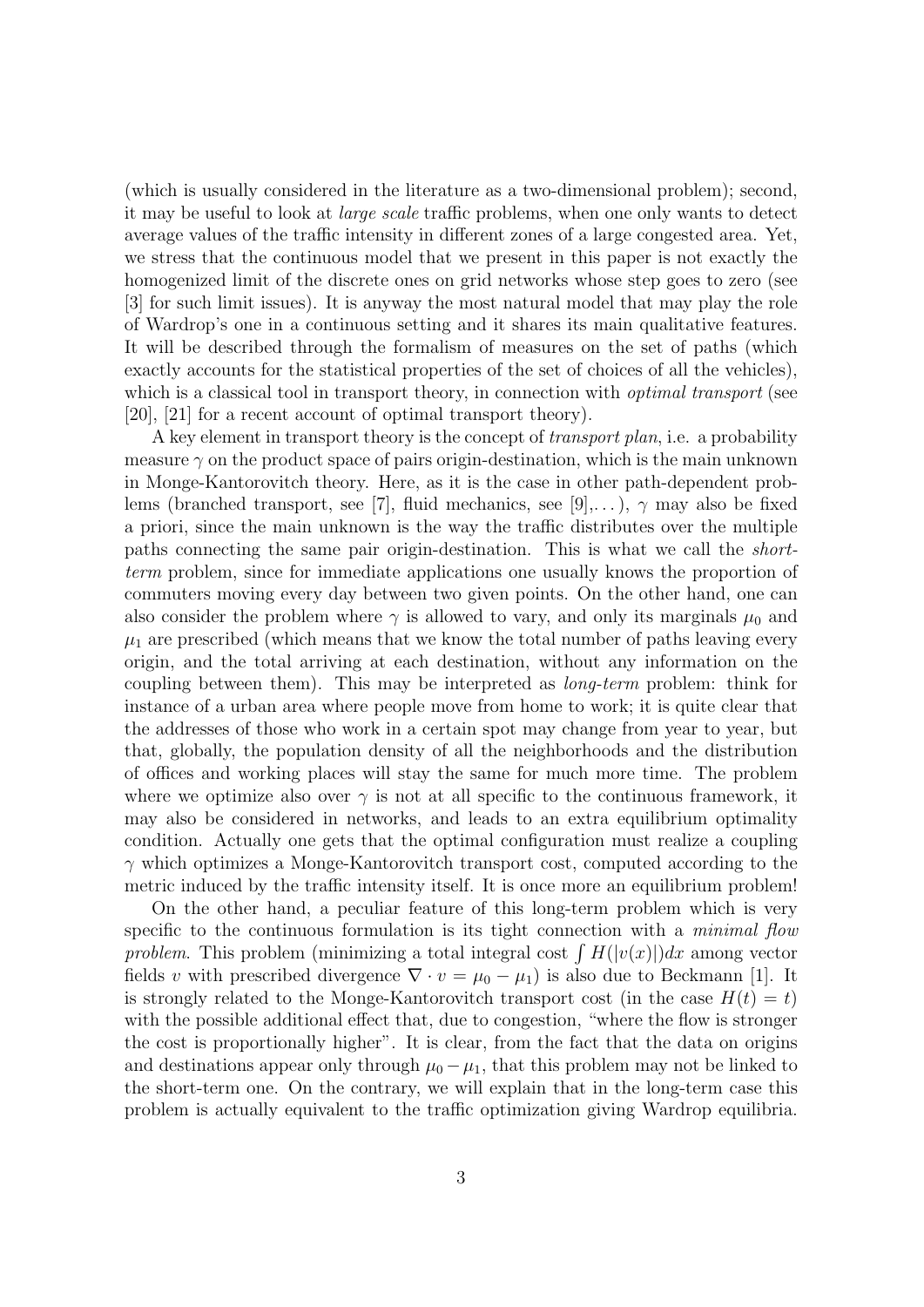Indeed, the optimal traffic intensity turns out to be equal to  $|v|$  and the paths actually followed by the commuters are integral curves of a vector field obtained from the optimal v.

The fact that one can equivalently look, at least in the long-term case, at Beckmann's minimization leads to a more classical calculus of variations problem. In particular, it is possible to write down the optimality conditions for such a minimization as a PDE. This PDE, of the form  $v = G(\nabla u)$ , with  $\nabla \cdot G(\nabla u) = \mu_0 - \mu_1$ , may be strongly degenerate, depending on the function  $G = \nabla H^*$  that one chooses. Even if simple choices lead to the Laplace or to the p−Laplace equation, it turns out the cases that are realistic in congestion modeling are exactly those leading to much more degenerate PDEs (for instance one can find a G that vanishes on a whole ball around the origin). This has motivated the study of the regularity properties of the solutions of these equations, since, by the way, some regularity is needed so as to properly define the integral curves of the optimal vector field (see [8, 19]).

Notice anyway that the equations which are involved in this formulation are elliptic PDEs, and no variable playing the role of time appears in them. This is due to the fact that our model is stationary: it only accounts for sort of a *cyclical*, *neverending* movement, where every path is constantly occupied by the same density of vehicles, since those who arrive are immediately replaced by others. This point is in common with the models on networks, where one can think that the traffic intensity stands for an average occupation ratio of each road during a period. This is a difference with respect to other recent mathematical models involving congestion effects, like what one can see in Mean Field Games. In these continuous non-atomic differential games, introduced by J.-M. Lasry and P.-L. Lions (see [14]), a continuum of agents moves in a domain, minimizing some criteria taking into account lengths and travelling times as well as congestion ratios they meet at every time. Due to the explicit presence of time, the PDE describing the optimal evolutions (or the equilibria, since here as well some equivalences are available) are given by a system coupling a transport equation and an Hamilton-Jacobi equation, which is very different from the framework we are going to describe in the next sections.

The last point that we want to stress in this introduction concerns the methods for numerical approximation. Exactly as in the discrete network case, these methods are mainly based on the dual problem of the convex optimization giving the equilibrium as an optimum. This is for dimensional reasons: indeed, the primal problem has as many variables as possible paths, while the dual has only one variable per edge in the network, standing for the metric at every edge. In the continuous case, this introduces a dual variable  $\xi$ , which is a positive function on the domain and is used as a metric on it. One needs to optimize a convex criterion on  $\xi$  (like an  $L^p$  norm), perturbed by a combination  $\int c_{\xi}(x, y)d\gamma$  of the distances  $c_{\xi}$ , defined as the Riemannian distances with the conformal metric given by  $\xi$  times the identity matrix, computed on the pairs origin-destinations. Obviously this is much easier in the short-term problem, since the transport plan  $\gamma$  is fixed, and requires instead an optimization over  $\gamma$  for the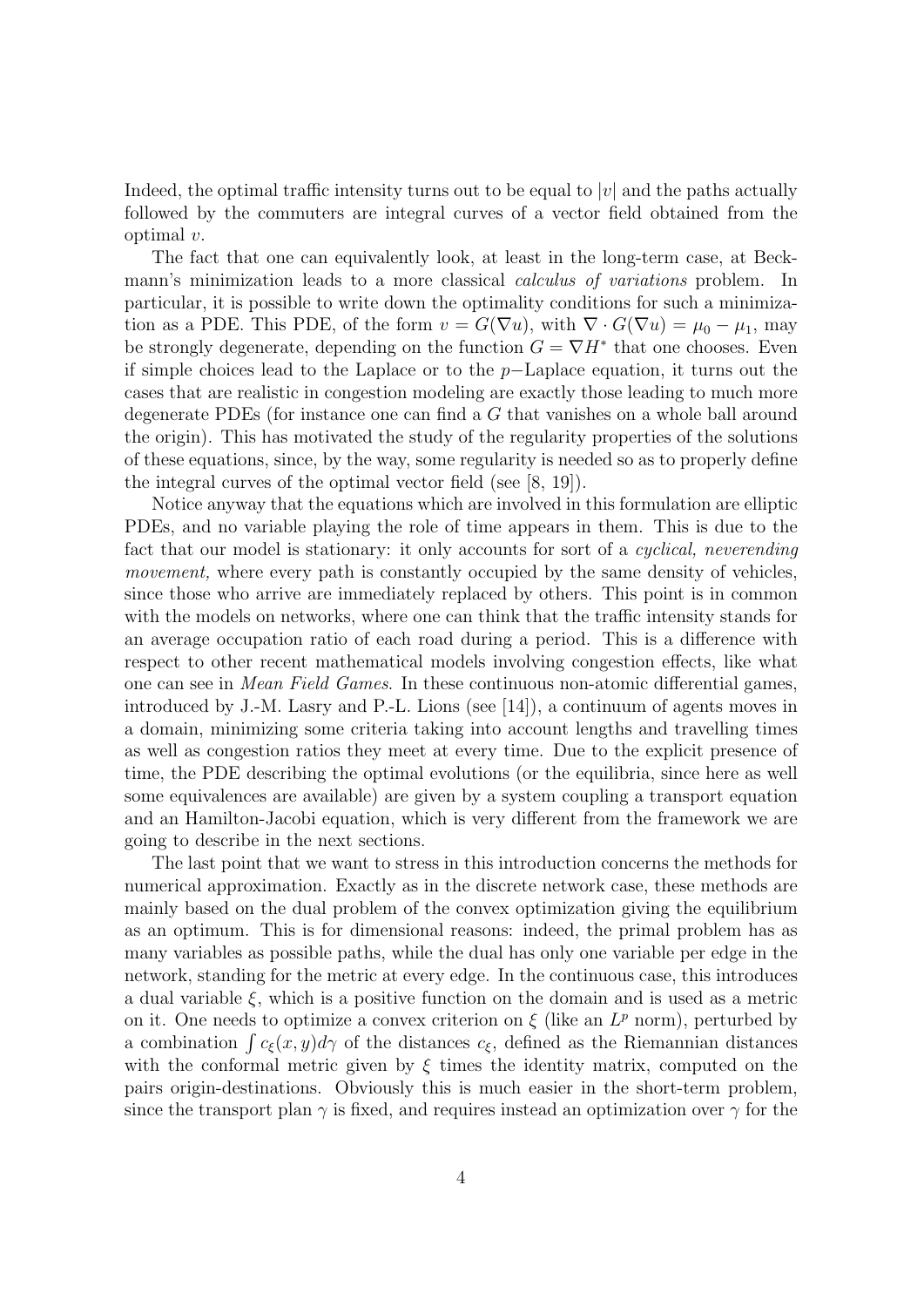long-term one.

In order to do numerics, it is hence necessary (see  $[5, 6]$ ) to be able to compute the distances  $c_{\xi}$  on a discretization grid and to differentiate the results with respect to  $\xi$  (the problem being convex, a simple gradient descent can be used to approximate the optimum). This is done thanks to the so-called Fast Marching Method (FMM), a numerical discretization, endowed with a very efficient way of computing the discretized solutions, which is suitable for some Hamilton-acobi equations. It is somehow the way how Hamilton-Jacobi strikes back in the problem, and here the equation we have to deal with is the *Eikonal equation*  $|\nabla u| = \xi$ , which is solved by  $u = c_{\xi}(x, \cdot)$ . The numerical method, based on a variation of the FMM, which allows to differentiate  $c_{\xi}$  with respect to  $\xi$  is one of the new contributions in this subject and has been studied in [6]. It is likely to be interesting in itself and has also been applied to other problems, different from traffic congestion.

Numerics will shortly be addressed at the end of Section 4, which is devoted to the duality in the short-term case (since, as we underlined above, the duality formulation is easier when  $\gamma$  is fixed). This section follows two general sections on the models and the relations between equilibria and optimization in the network (Section 2) and in the continuous (Section 3) cases, respectively. Section 5, on the contrary, is specific to the long-term problem and presents the equivalences with Beckmann's minimal flow optimization as well as the PDE issues which arise from this formulation.

## 2 Wardrop equilibria in a simple congested network model

The main data of the model are a finite oriented connected graph  $G = (N, E)$  modelling the network, and edge travel times functions  $g_e : w \in \mathbb{R}_+ \mapsto g_e(w)$  giving, for each edge  $e \in E$ , the travel time on arc e when the flow on this edge is w. The functions  $g_e$  are all nonnegative, continuous, nondecreasing and they are meant to capture the congestion effects (which may be different on the different edges, since some roads may be longer or wider and may have different responses to congestion). The last ingredient of the problem is a transport plan on pairs of nodes  $(x, y) \in N^2$ interpreted as pairs of sources/destinations. We denote by  $(\gamma_{x,y})_{(x,y)\in N^2}$  this transport plan:  $\gamma_{x,y}$  represents the "mass" to be sent from x to y. We denote by  $C_{x,y}$  the set of simple paths connecting x to y, so that  $C := \bigcup_{(x,y)\in N^2} C_{x,y}$  is the set of all simple paths. A generic path will be denoted by  $\sigma$  and we will use the notation  $e \in \sigma$  to indicate that the path  $\sigma$  uses the edge e.

The unknown of the problem is the flow configuration. The edge flows are denoted by  $w = (w_e)_{e \in E}$  and the path flows are denoted by  $q = (q_{\sigma})_{\sigma \in C}$ : this means that  $w_e$ is the total flow on edge e and  $q_{\sigma}$  is the mass traveling on the path  $\sigma$ . Of course the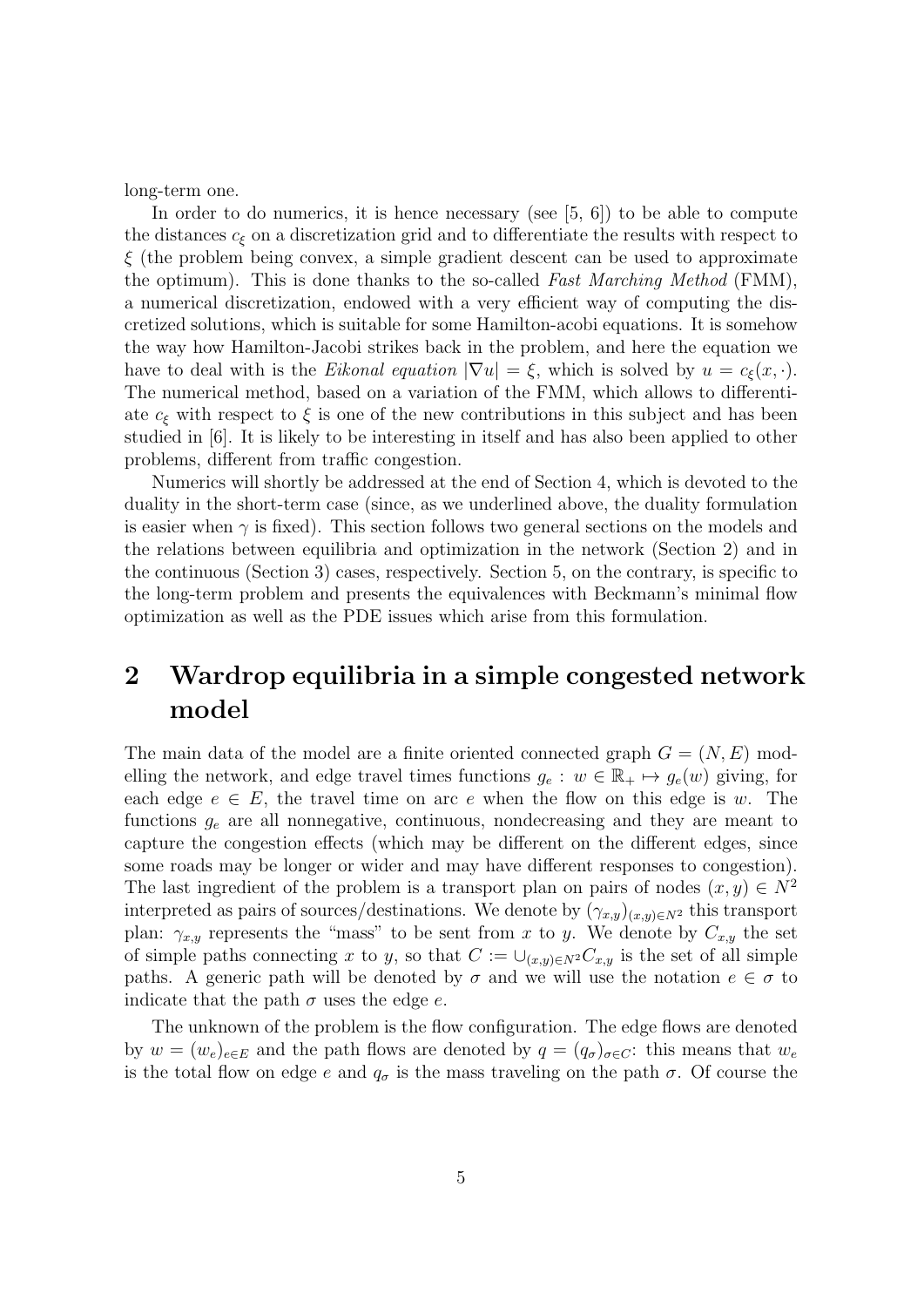$w_e$ 's and  $q_\sigma$ 's are nonnegative and constrained by the mass conservation conditions:

$$
\gamma_{x,y} = \sum_{\sigma \in C_{x,y}} q_{\sigma}, \quad \forall (x,y) \in N^2 \tag{1}
$$

and

$$
w_e = \sum_{\sigma \in C \ : \ e \in \sigma} q_{\sigma}, \quad \forall e \in E. \tag{2}
$$

Given the edge flows  $w = (w_e)_{e \in E}$ , the total travel-time of the path  $\sigma \in C$  is

$$
T_w(\sigma) = \sum_{e \in \sigma} g_e(w_e). \tag{3}
$$

In [22], Wardrop defined a notion of noncooperative equilibrium that has been very popular since among engineers working in the field of congested transport and that may be described as follows. Roughly speaking, a Wardrop equilibrium is a flow configuration such that every actually used path should be a shortest path taking into account the congestion effect i.e. formula (3). This leads to

**Definition 1** A Wardrop equlibrium is a flow configuration  $w = (w_e)_{e \in E}$ ,  $q = (q_\sigma)_{\sigma \in C}$ (all nonnegative of course), satisfying the mass conservation constraints  $(1)$  and  $(2)$ , such that, in addition, for every  $(x, y) \in N^2$  and every  $\sigma \in C_{x,y}$ , if  $q_{\sigma} > 0$  then

$$
T_w(\sigma) = \min_{\sigma' \in C_{x,y}} T_w(\sigma').
$$

A few years after Wardrop introduced his equilibrium concept, Beckmann, McGuire and Winsten [2] realized that Wardrop equilibria can be characterized by the following variational principle:

**Theorem 1** The flow configuration  $w = (w_e)_{e \in E}$ ,  $q = (q_\sigma)_{\sigma \in C}$  is a Wardrop equilibrium if and only if it solves the convex minimization problem

$$
\inf_{(w,q)} \sum_{e \in E} H_e(w_e) \, \text{ s.t. nonnegativity and (1) (2)} \tag{4}
$$

where, for each e, we take  $H_e$  to be the primitive of  $g_e$ , i.e.  $H_e(w) = \int_0^w g_e(s) ds$ .

#### Proof:

Note that due to  $(2)$ , one can deduce w from q so that  $(4)$  is an optimization problem on  $q = (q_{\sigma})_{\sigma \in C}$  only. Assume that  $q = (q_{\sigma})_{\sigma \in C}$  (with associated edge flows  $(w_e)_{e \in E}$ ) is optimal for (4) then for every admissible  $\eta = (\eta_{\sigma})_{\sigma \in C}$  with associated (through (2)) edge-flows  $(u_e)_{e \in E}$ , one has

$$
0 \leq \sum_{e \in E} H'_e(w_e)(u_e - w_e) = \sum_{e \in E} g_e(w_e) \sum_{\sigma \in C : e \in \sigma} (\eta_\sigma - q_\sigma)
$$
  
= 
$$
\sum_{\sigma \in C} (\eta_\sigma - q_\sigma) \sum_{e \in \sigma} g_e(w_e)
$$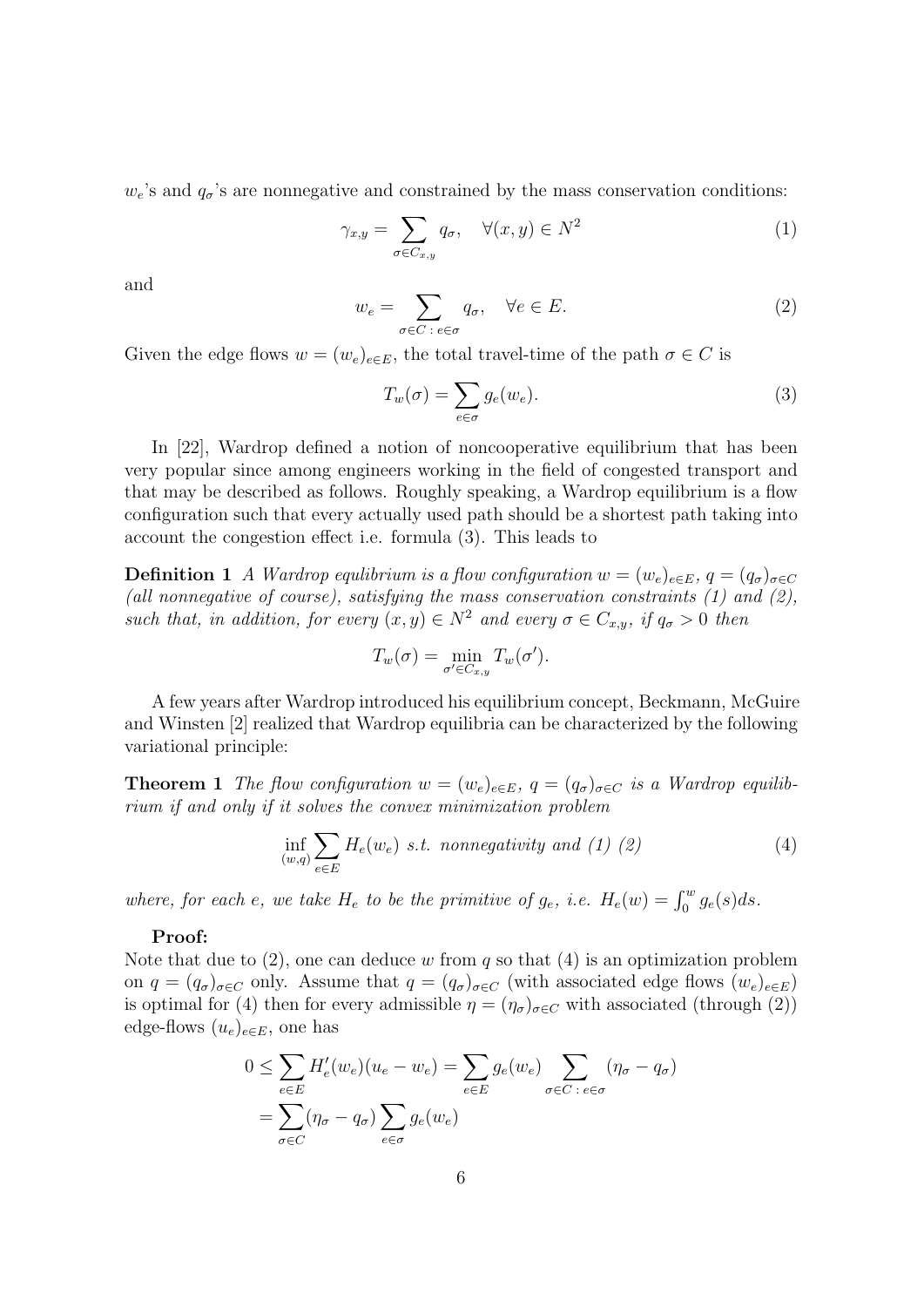so that

$$
\sum_{\sigma \in C} q_{\sigma} T_w(\sigma) \le \sum_{\sigma \in C} \eta_{\sigma} T_w(\sigma)
$$

minimizing the right-hand side thus yields

$$
\sum_{(x,y)\in N^2}\sum_{\sigma\in C_{x,y}}q_{\sigma}T_w(\sigma)=\sum_{(x,y)\in N^2}\gamma_{x,y}\min_{\sigma'\in C_{x,y}}T_w(\sigma')
$$

which exactly says that  $(q, w)$  is a Wardrop equilibrium. To prove the converse, it is enough to see that problem (4) is convex so that the inequality above is indeed sufficient for a global minimum.  $\Box$ 

The previous characterization actually is the reason why Wardrop equilibria became so popular. Not only, one deduces for free existence results, but also uniqueness for w (not for q) as soon as the functions  $g_e$  are increasing (so that  $H_e$  is strictly convex). The variational formulation (4) also admits a dual formulation. Another major advantage of (4) is that the techniques of numerical convex optimization can be used to compute Wardrop equilibria, however there are as many variables as the number of paths which obviously restricts computations to small networks, the dual formulation has much less variables but involves nonsmooth terms. Let us also mention an interesting extension of the model to a stochastic setting by Baillon and Cominetti [4].

Remark 1. It would be very tempting to deduce from theorem 1 that equilibria are efficient since they are minimizers of (4). One has to be cautious with this quick interpretation since the quantity  $\sum_{e \in E} H_e(w_e)$  does not represent the natural total social cost measured by the total time lost in commuting which reads as

$$
\sum_{e \in E} w_e g_e(w_e). \tag{5}
$$

The efficient transport patterns are minimizers of (5) and thus are different from equilibria in general. Efficient and equilibria configurations coincide in the special case of power functions where  $g_e(w) = a_e w^\alpha$ , but this case is not realistic since it implies that traveling times vanish if there is no traffic... Moreover, a famous counter-example due to Braess shows that it may be the case that adding an extra road on which the travelling time is aways zero leads to an equilibrium where the total commuting time is increased! This illustrates the striking difference between efficiency and equilibrium, a topic which is very well-documented in the finite-dimensional network setting where it is frequently associated to the literature on the so-called price of anarchy (see [16]).

**Remark 2.** In the problem presented in this paragraph, the transport plan  $\gamma$  is fixed, this may be interpreted as a *short-term problem*. Instead, we could consider the long-term problem where only the distribution of sources  $\mu_0$  and the distribution of destinations  $\mu_1$  are fixed. In this case, one requires in addition, in the definition of an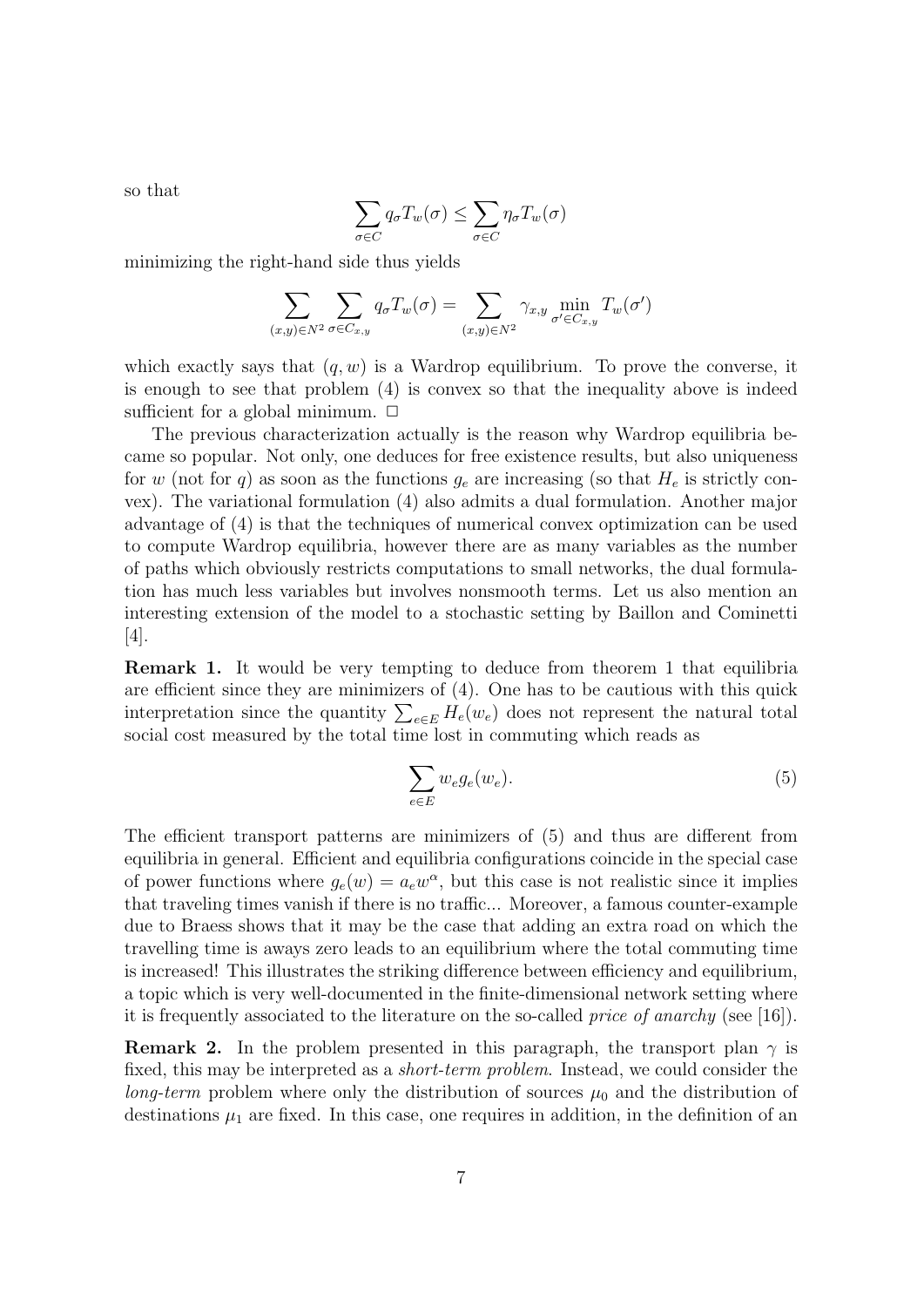equilibrium that  $\gamma$  is efficient in the sense that it minimizes among transport plans between  $\mu_0$  and  $\mu_1$  the total cost

$$
\sum \gamma_{x,y} d_w(x,y) \text{ with } d_w(x,y) := \min_{\sigma \in C_{x,y}} T_w(\sigma).
$$

In the long-term problem where one is allowed to change the assignment as well, equilibria still are characterized by a convex minimization problem where one also optimizes over  $\gamma$ .

## 3 Optimal transport with congestion and equilibria in a continuous framework

The aim of this paragraph is to generalize the previous analysis to a continuous framework. In the continuous setting, there will be no network, all paths in a certain given region will therefore be admissible. The first idea is to formulate the whole pathdependent transport pattern in terms of a probability measure Q on the set of paths (this is the continuous analogue of the path flows  $(q_{\sigma})_{\sigma}$  of the previous paragraph). The second one is to measure the intensity traffic generated by Q in a similar way as one defines transport density in the Monge's problem (this is the continuous analogue of the arc flows  $(w_e)_e$  of the previous paragraph). The last and main idea will be in modelling the congestion effect through a metric that is monotone increasing in the traffic intensity (the analogue of  $g_e(w_e)$ ).

We will deliberately avoid to enter into technicalities so the following description will be pretty informal (see [10] for details). From now on,  $\Omega$  denotes an open bounded connected subset of  $\mathbb{R}^2$  (a city say), and we are also given:

- either two probability measures  $\mu_0$  and  $\mu_1$  (distribution of sources and destinations) on  $\Omega$  in the case of the long-term problem,
- or a transport plan  $\gamma$  (joint distribution of sources and destinations) that is a joint probability on  $\overline{\Omega} \times \overline{\Omega}$  in the short-term case.

Given an absolutely curve  $\sigma$  ;  $[0, 1] \mapsto \overline{\Omega}$  and a continuous function  $\varphi$ , let us set

$$
L_{\varphi}(\sigma) := \int_0^1 \varphi(\sigma(t)) |\dot{\sigma}(t)| dt.
$$
 (6)

A transport pattern is by definition a probability measure Q on  $C := C([0,1], \Omega)$ concentrated on absolutely continuous curves that is compatible with mass conservation, i.e. such that either

$$
e_{0\#}Q = \mu_0, \ e_{1\#}Q = \mu_1
$$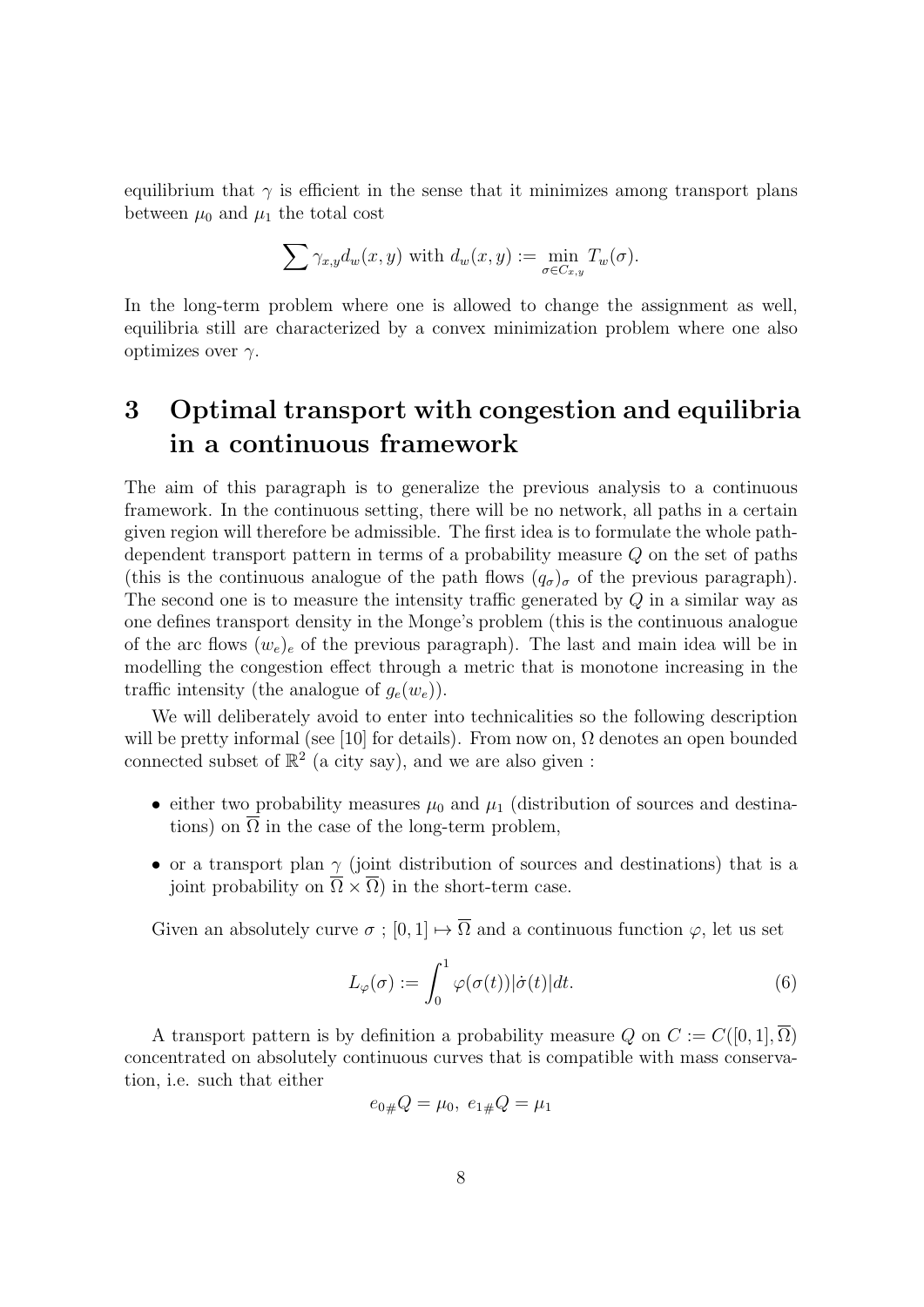(where, as usual,  $f_{\#}\mu$  denotes the push forward of the measure  $\mu$  through the map f) in the case of the long-term problem, or

$$
(e_0, e_1)_\#Q = \gamma
$$
, with  $e_t(\sigma) := \sigma(t)$ ,  $\forall t \in [0, 1]$ 

in the case of the short-term problem. We shall denote by  $\mathcal{Q}(\mu_0, \mu_1)$  and  $\mathcal{Q}(\gamma)$  the set of admissible transport patterns respectively for the long-term and for the short-term problem:

$$
\mathcal{Q}(\mu_0, \mu_1) := \{ Q \; : \; e_{0\#} Q = \mu_0, \; e_{1\#} Q = \mu_1 \}
$$

and

$$
\mathcal{Q}(\gamma) := \{ Q \; : \; (e_0, e_1)_\# Q = \gamma \}.
$$

In the remainder of this paragraph, we will focus for simplicity on the long-term problem. We are interested in finding an equilibrium i.e. a  $Q \in \mathcal{Q}(\mu_0, \mu_1)$  that is supported by geodesics for a metric  $\xi_Q$  depending on Q itself (congestion).

The intensity of traffic associted to  $Q \in \mathcal{Q}(\mu_0, \mu_1)$  is by definition the measure  $i_Q \in \mathcal{M}(\Omega)$ , defined by

$$
\int \varphi di_Q := \int_{C([0,1], \overline{\Omega})} \Big( \int_0^1 \varphi(\gamma(t)) |\dot{\gamma}(t)| dt \Big) dQ(\gamma) = \int_C L_{\varphi}(\sigma) dQ(\sigma).
$$

for all  $\varphi \in C(\overline{\Omega}, \mathbb{R}_+)$ . This definition is a generalization of the notion of transport density and the interpretation is the following: for a subregion A,  $i_Q(A)$  represents the total cumulated traffic in  $A$  induced by  $Q$ , it is indeed the average over all paths of the length of this path intersected with A.

The congestion effect is then captured by the metric associated to Q:

$$
\xi_Q(x) := g(x, i_Q(x)),
$$
 for  $i_Q \ll \mathcal{L}^2$  (+ $\infty$  otherwise).

for a given increasing function  $g(x,.) : \mathbb{R}_+ \to \mathbb{R}_+$ . The fact that there exists at least one  $Q \in \mathcal{Q}(\mu_0, \mu_1)$  such that  $i_Q \ll \mathcal{L}^2$  is not always true and depends on  $\mu_0$  and  $\mu_1$ but again we do not wish to enter the details, let us only indicate that this condition is satisfied when  $\mu_0$  and  $\mu_1$  are "well behaved" (this is a nontrivial fact for which we refer to the regularity results of De Pascale and Pratelli [12] and to the more recent paper [18]) . Let us now describe what a reasonable definition of an equilbrium should look like. If the overall transport pattern is  $Q$ , an agent commuting from x to y choosing a path  $\sigma \in C_{x,y}$  (i.e. an absolutely continuous curve  $\sigma$  such that  $\sigma(0) = x$  and  $\sigma(1) = y$ ) spends time

$$
L_{\xi_Q}(\sigma) = \int_0^1 g(\sigma(t), i_Q(\sigma(t)) | \dot{\sigma}(t) | dt
$$

. She will then try to minimize this time i.e. to achieve the corresponding geodesic distance

$$
c_{\xi_Q}(x,y) := \inf_{\sigma \in C_{x,y}} L_{\xi_Q}(\sigma)
$$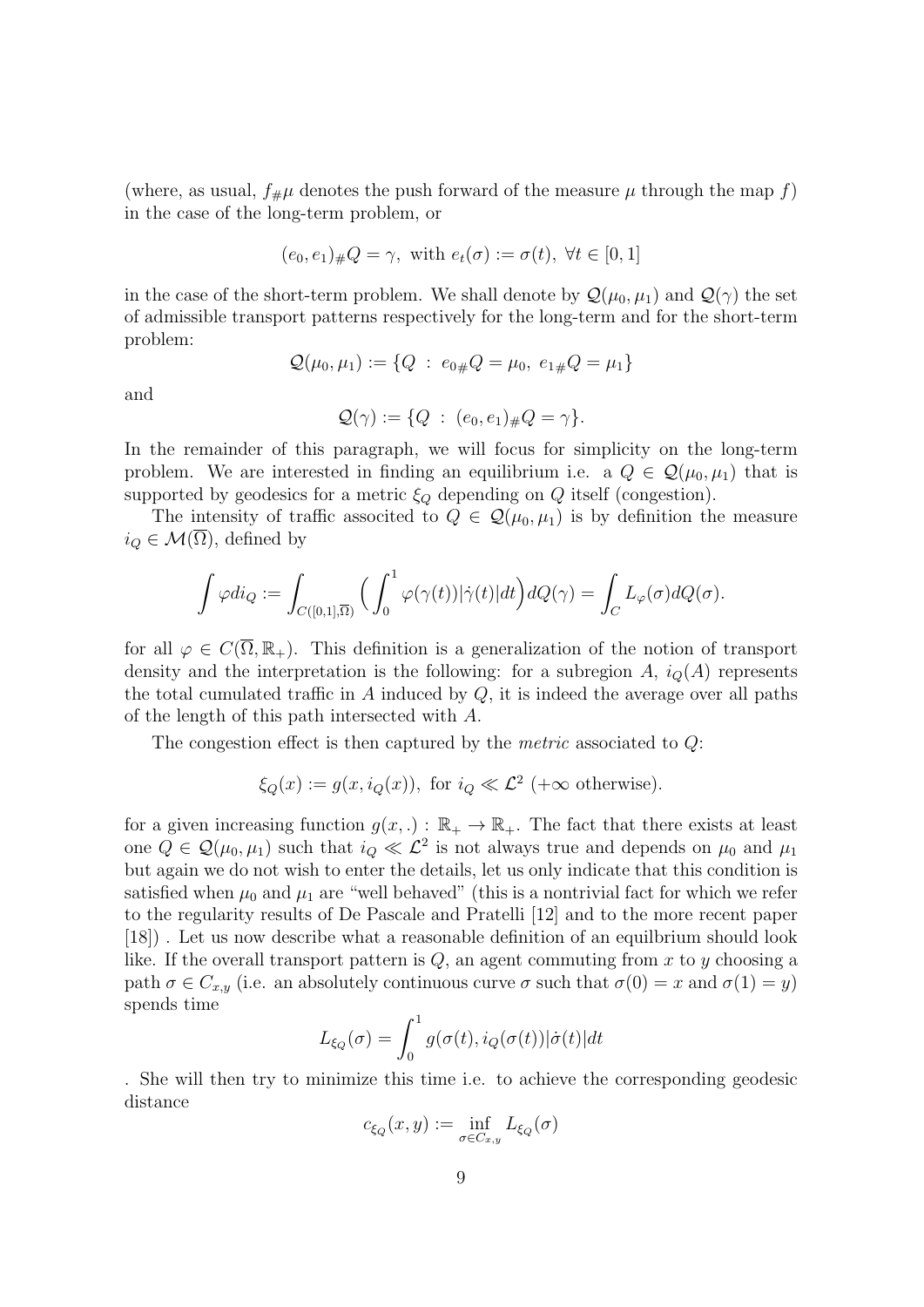paths in  $C_{x,y}$  such that  $c_{\xi_Q}(x,y) = L_{\xi_Q}(\sigma)$  are called geodesics (for the metric induced by the congestion effect generated by  $Q$ ). A first requirement, in the definition of an equilibrium therefore is that Q-a.e. path  $\sigma$  is a geodesic between its endpoints  $\sigma(0)$  and  $\sigma(1)$ . The transportation pattern may be disintegrated with respect to  $\gamma_Q := (e_0, e_1)_\# Q$ :

$$
Q = \gamma_Q \otimes (p^{x,y})
$$

i.e.

$$
\int_C \Phi(\sigma) dQ(\sigma) = \int_{\overline{\Omega} \times \overline{\Omega}} \Big( \int_{C_{x,y}} \Phi(\sigma) dp^{x,y}(\sigma) \Big) d\gamma_Q(x,y), \ \forall \Phi.
$$

In other words,  $\gamma_Q(A\times B)$  is the probability that a path has starting point in A and a terminal point in B. Denoting by  $\Pi(\mu_0, \mu_1)$  the set of transport plans between  $\mu_0$  and  $\mu_1$  (that is the set of probability measures on  $\Omega \times \Omega$  having  $\mu_0$  and  $\mu_1$  as marginals), the requirement that  $Q \in \mathcal{Q}(\mu_0, \mu_1)$  obviously translates into  $\gamma_Q \in \Pi(\mu_0, \mu_1)$ . Given starting and terminal points  $(x, y)$ ,  $p^{x,y}$  is a probability on  $C_{x,y}$  that represents the probability over paths conditional on  $(x, y)$ . The requirement that Q gives full mass to geodesics says that for  $\gamma_Q$ -a.e.  $(x, y)$ ,  $p^{x,y}$  is supported on the set of geodesics between x and y but this does require any particular property on the coupling  $\gamma_Q$ . We thus supplement the definition of an equilbrium by the additional requirement that  $\gamma_Q$  should solve the optimal transportation problem:

$$
\inf_{\gamma \in \Pi(\mu_0, \mu_1)} \int_{\overline{\Omega} \times \overline{\Omega}} c_{\xi_Q}(x, y) d\gamma(x, y). \tag{7}
$$

This yields:

**Definition 2** A Wardrop equilibrium (for the long-term problem) is a  $Q \in \mathcal{Q}(\mu_0, \mu_1)$ such that

$$
Q(\{\sigma : L_{\xi_Q}(\sigma) = c_{\xi_Q}(\sigma(0), \sigma(1)) = 1 \tag{8}
$$

and  $\gamma_Q := (e_0, e_1)_\# Q$  solves the optimal transport problem (7).

Of course in the short-term case,  $\gamma_{\mathcal{O}}$  is fixed equal to  $\gamma$  so that Wardrop equilibria are defined by condition (8) only.

Let us then consider the (convex) variational problem

$$
\inf_{Q \in \mathcal{Q}(\mu_0, \mu_1)} \int_{\Omega} H(x, i_Q(x)) dx \tag{9}
$$

where  $H'(x,.) = g(x,.)$ ,  $H(x,0) = 0$ . We shall refer to (9) as the congested optimal mass transportation problem for reasons that will be clarified later. Under some technical assumptions that we do not reproduce here, the main results of [10] can be summarized by:

**Theorem 2** Problem (9) admits at least one minimizer. Moreover  $\overline{Q} \in \mathcal{Q}(\mu_0, \mu_1)$ solves (9) if and only if it is a Wardrop equilibrium. In particular there exist Wardrop equilibria.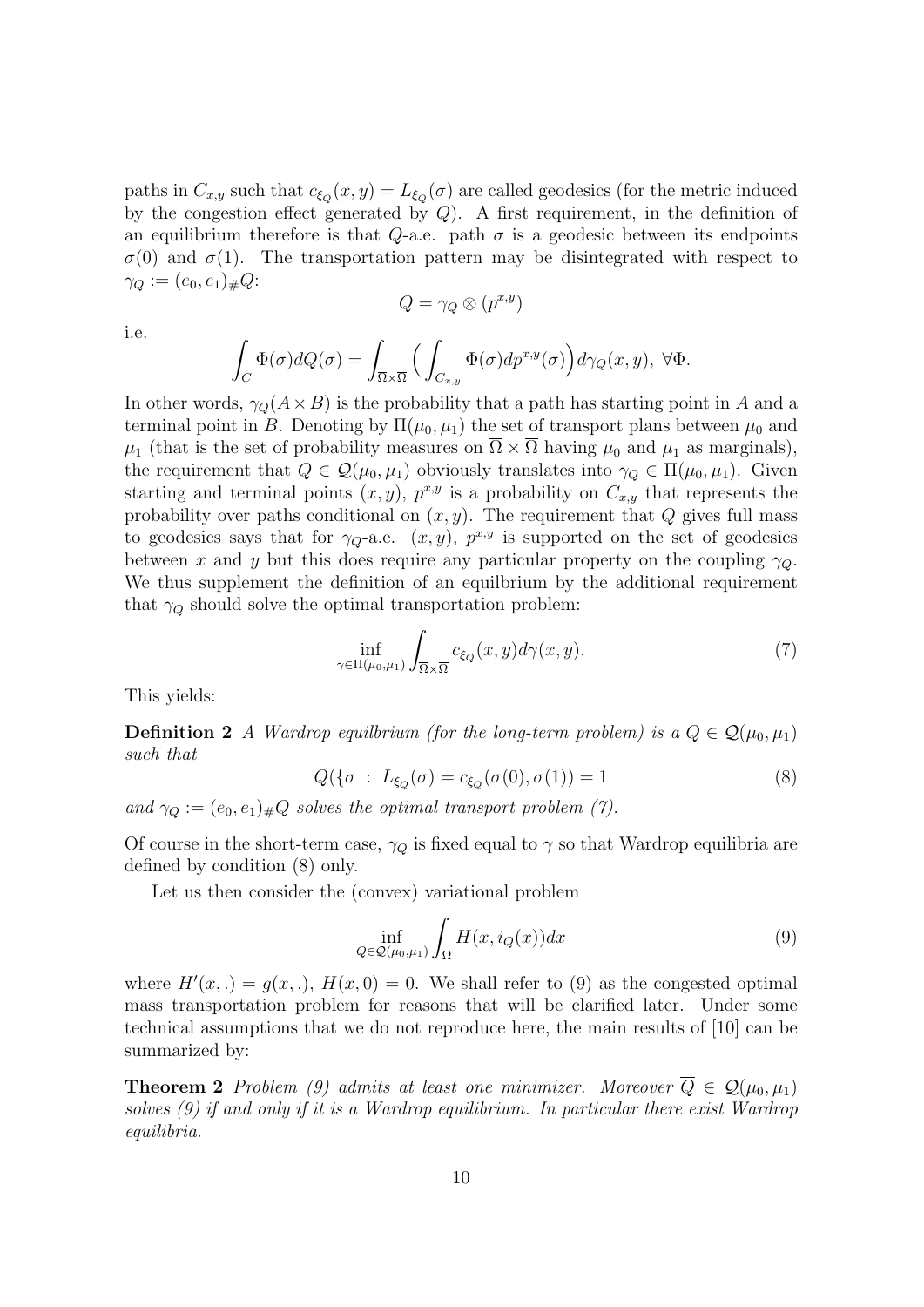The full proof is quite involved since it requires to take care of some regularity issues in details. But the intuition of why solutions of (9) are Wardrop equilibria can be understood easily from the following formal manipulations. By convexity arguments, it is easily seen that  $\overline{Q} = \overline{\gamma} \otimes \overline{p}^{x,y} \in \mathcal{Q}(\mu_0, \mu_1)$  solves (9) if and only if it satifies the variational inequalities

$$
\int_{\Omega} \overline{\xi} i_{\overline{Q}} = \inf \left\{ \int_{\Omega} \overline{\xi} i_Q \; : \; Q \in \mathcal{Q}(\mu_0, \mu_1) \right\} \text{ with } \overline{\xi}(x) := H'(x, i_{\overline{Q}}(x)), \qquad (10)
$$

which we may rewrite as

$$
\int_{\Omega} \overline{\xi} i_{\overline{Q}} = \int_{C} L_{\overline{\xi}}(\sigma) d\overline{Q}(\sigma)
$$
\n
$$
= \int_{\overline{\Omega} \times \overline{\Omega}} \left( \int_{C^{x,y}} L_{\overline{\xi}}(\sigma) d\overline{p}^{x,y}(\sigma) \right) d\overline{\gamma}(x, y)
$$
\n
$$
= \inf_{(\gamma,p)} \int_{\overline{\Omega} \times \overline{\Omega}} \left( \int_{C^{x,y}} L_{\overline{\xi}}(\sigma) dp^{x,y}(\sigma) \right) d\gamma(x, y)
$$
\n
$$
= \inf_{\gamma \in \Pi(\mu_0, \mu_1)} \int_{\overline{\Omega} \times \overline{\Omega}} \left( \inf_{p \in \mathcal{M}_+^1(C^{x,y})} \int_{C^{x,y}} L_{\overline{\xi}}(\sigma) dp(\sigma) \right) d\gamma(x, y)
$$
\n
$$
= \inf_{\gamma \in \Pi(\mu_0, \mu_1)} \int_{\overline{\Omega} \times \overline{\Omega}} \left( \inf_{\sigma \in C^{x,y}} L_{\overline{\xi}}(\sigma) \right) d\gamma(x, y)
$$

Let us then define the geodesic distance  $c_{\overline{\xi}}$  by

$$
c_{\overline{\xi}}(x,y) := \inf_{\sigma \in C^{x,y}} L_{\overline{\xi}}(\sigma),
$$

we firstly get

$$
\int_{\overline{\Omega}\times\overline{\Omega}} c_{\overline{\xi}}(x, y) d\overline{\gamma}(x, y) \le \int_C L_{\overline{\xi}} d\overline{Q}
$$

$$
= \inf_{\gamma \in \Pi(\mu_0, \mu_1)} \int_{\overline{\Omega}\times\overline{\Omega}} c_{\overline{\xi}}(x, y) d\gamma(x, y)
$$

so that  $\overline{\gamma}$  solves the Monge-Kantorovich problem:

$$
\inf_{\gamma \in \Pi(\mu_0, \mu_1)} \int_{\overline{\Omega} \times \overline{\Omega}} c_{\overline{\xi}}(x, y) d\gamma(x, y).
$$

Secondly, we obtain

$$
\int_C L_{\overline{\xi}}(\sigma) d\overline{Q}(\sigma) = \int_{\overline{\Omega} \times \overline{\Omega}} c_{\overline{\xi}}(x, y) d\overline{\gamma}(x, y)
$$

$$
= \int_C c_{\overline{\xi}}(\sigma(0), \sigma(1)) d\overline{Q}(\sigma)
$$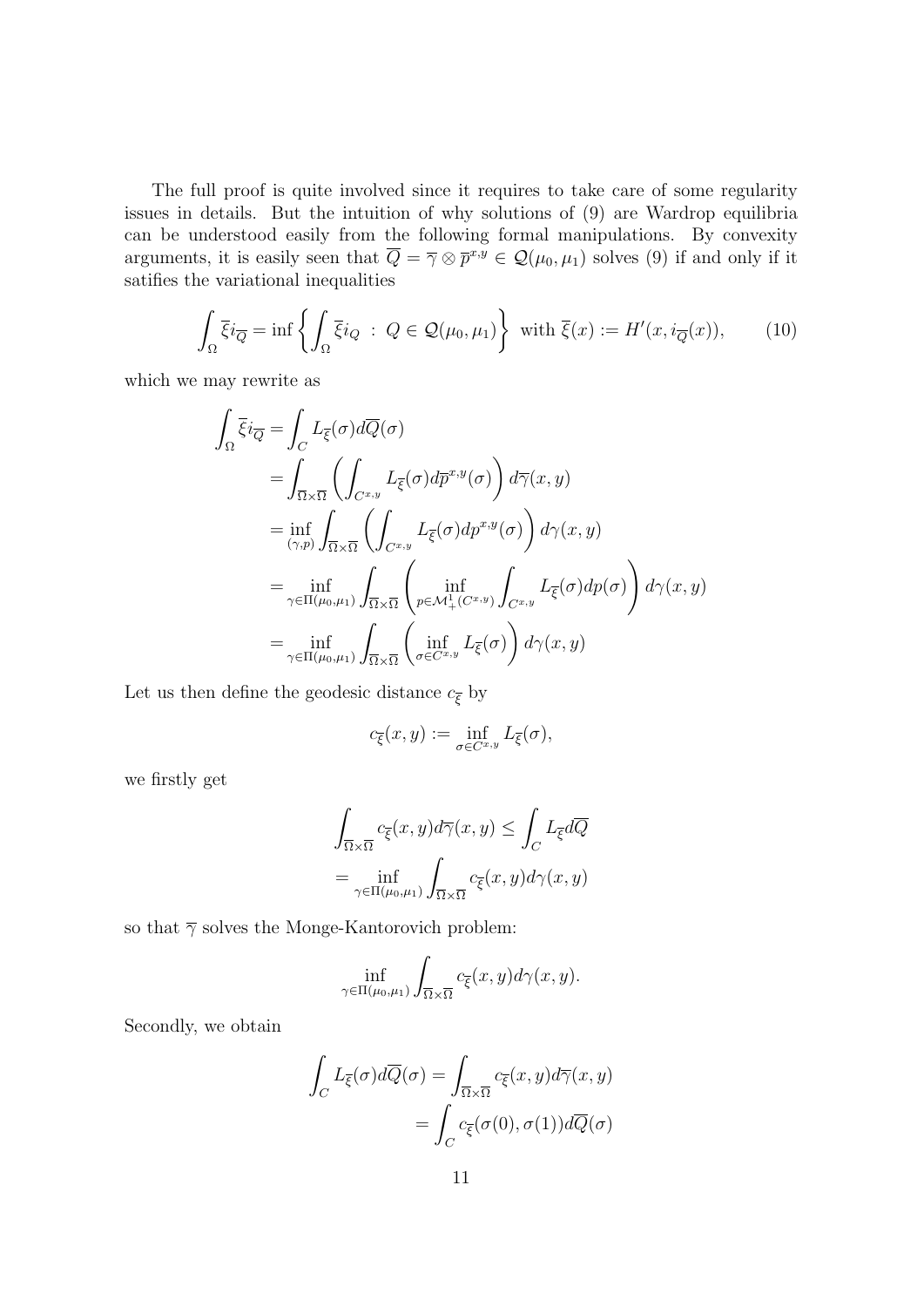and since  $L_{\overline{\xi}}(\sigma) \geq c_{\overline{\xi}}(\sigma(0), \sigma(1)),$  we get

$$
L_{\overline{\xi}}(\sigma) = c_{\overline{\xi}}(\sigma(0), \sigma(1)) \quad \text{ for } \overline{Q}\text{-a.e. } \sigma.
$$

or, in an equivalent way, for  $\overline{\gamma}$ -a.e.  $(x, y)$  one has:

$$
L_{\overline{\xi}}(\sigma) = c_{\overline{\xi}}(x, y) \quad \text{for } \overline{p}^{x, y} \text{-a.e. } \sigma
$$

which exactly proves that  $\overline{Q}$  is a Wardrop equilibrium.

**Remark 3.** The use of the weighted length functional  $L_{\overline{\xi}}$  and thus also the geodesic distance  $c_{\overline{\xi}}$  above is purely formal since defining these quantities actually makes sense only if  $\overline{\xi}$  is continuous or at least l.s.c.. We therefore refer the interested reader to [10] for details on how to define these objects when  $\bar{\xi}$  is just an  $L^q$  function. Let us also mention that a recent regularity result (see [19]) actually proves that  $\overline{\xi}$  is in fact a continuous function (in dimension 2 and under reasonable assumptions on the data).

Remark 4. For the short-term problem, a similar variational characterization holds, namely that  $\overline{Q} \in \mathcal{Q}(\gamma)$  is a (short-term) Wardrop equilibrium if and only if it solves

$$
\inf_{Q \in \mathcal{Q}(\gamma)} \int_{\Omega} H(x, i_Q(x)) dx.
$$
\n(11)

We have proved that, as in the finite-dimensional network case, Wardrop equilibria have a variational characterization which is in principle easier to deal with than the definition. Unfortunately, the convex problems (9) and (11) may be difficult to solve since they involve measures on sets of curves that is two layers of infinite dimensions! The next two paragraphs are precisely intended to consider different formulations that turn out to be much more tractable:

- for the short-term problem  $(11)$ , we will see that the equilibrium metrics solve a kind of dual problem that can be solved numerically,
- for the long-term problem  $(9)$ , we will deduce optimal  $Q$ 's from a minimal flow problem à la Beckmann and a construction à la Moser, in other words, the problem will amount to solve a certain nonlinear elliptic PDE (which turns out to be quite degenerate in realistic congestion models).

### 4 Duality for the short-term problem

The purpose of this Section is to give a dual and tractable formulation of the variational problem for the short-term problem (11). For every  $x \in \Omega$  and  $\xi \geq 0$ , let us define

$$
H^*(x,\xi) := \sup\{\xi i - H(x,i), i \ge 0\}, \xi_0(x) := g(x,0).
$$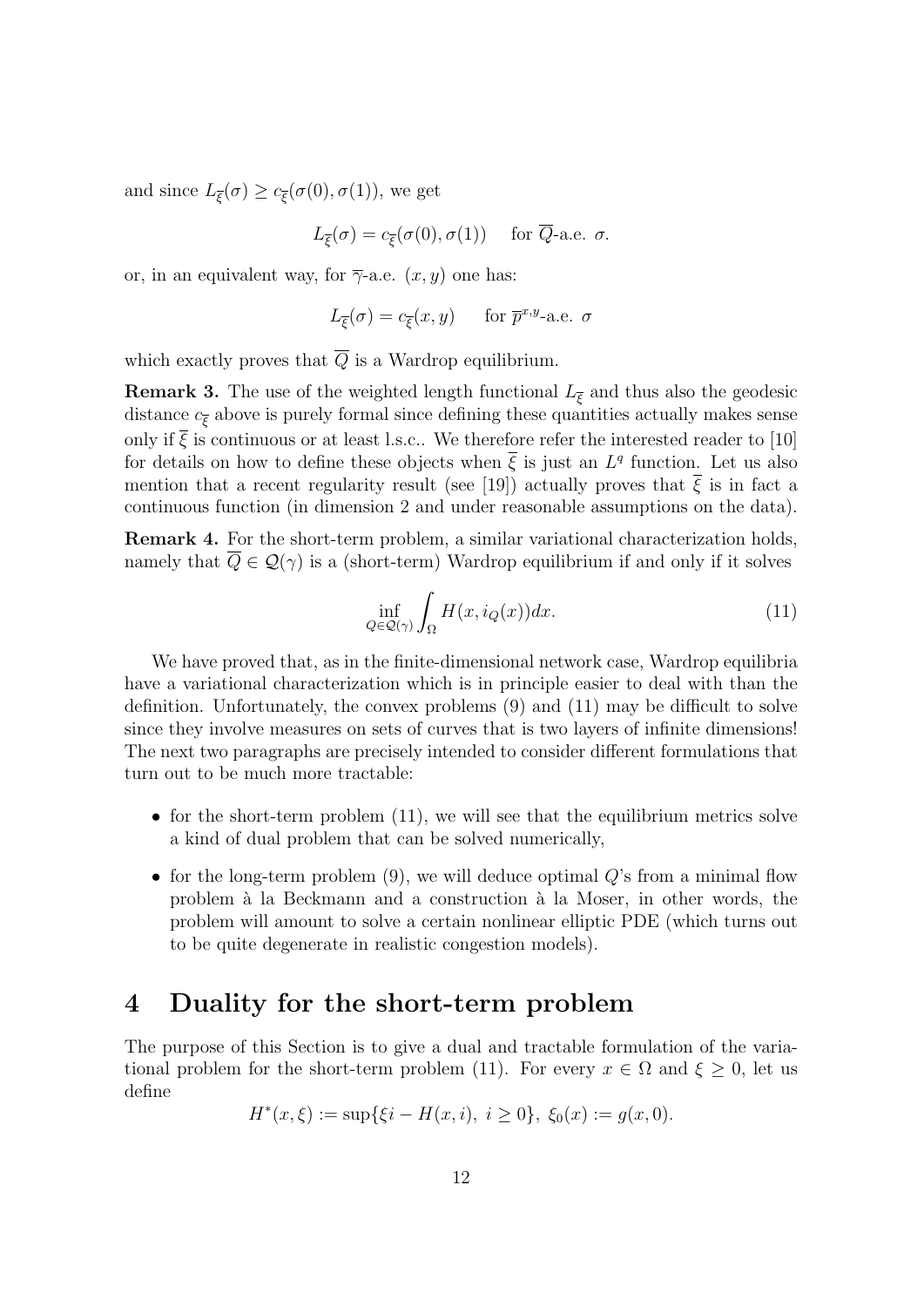By our assumptions on g, one has  $H^*(x,\xi) = 0$  for every  $x \in \Omega$  and  $\xi \leq \xi_0(x)$ . Let us recall Young's inequality:

$$
H(x,i) + H^*(x,\xi) \ge \xi i, \quad \forall i \ge 0, \forall \xi \ge \xi_0(x). \tag{12}
$$

Notice that the inequality (12) is strict unless  $\xi = g(x, i) \ge \xi_0(x)$ . In particular, for  $Q \in \mathcal{Q}(\gamma)$ , we have the identity

$$
H(x, i_Q(x)) + H^*(x, \xi_Q(x)) = \xi_Q(x)i_Q(x)
$$
\n(13)

and

$$
H(x, i_Q(x)) + H^*(x, \xi) > \xi i_Q(x), \ \forall \xi \ge \xi_0(x), \ \xi \ne \xi_Q(x)
$$
 (14)

(for  $\xi_Q(x) := g(x, i_Q(x))$ ). Let us now define the functional

$$
J(\xi) = \int_{\Omega} H^*(x, \xi(x)) dx - \int_{\overline{\Omega} \times \overline{\Omega}} c_{\xi}(x, y) d\gamma(x, y)
$$
(15)

where, as usual,  $c_\xi$  is the geodesic distance associated to the metric  $\xi$  i.e.

$$
c_{\xi}(x,y):=\inf_{\sigma\in C_{x,y}}L_{\xi}(\sigma).
$$

Consider now:

$$
\sup\left\{-J(\xi):\xi\geq\xi_0\right\}\tag{16}
$$

Theorem 3 The following duality formula holds

$$
\min(11) = \max(16) \tag{17}
$$

and  $\xi$  solves (16) if and only if  $\xi = \xi_Q$  for some  $Q \in \mathcal{Q}(\gamma)$  solving (11).

#### Proof:

Let  $Q \in \mathcal{Q}(\gamma)$  (so that  $\xi_Q \ge \xi_0$ ) and let  $\xi \ge \xi_0$ ; from (12) and

$$
\int_{\Omega} \xi(x) i_Q(x) dx = \int_C L_{\xi}(\sigma) dQ(\sigma).
$$
\n(18)

we first get:

$$
\int_{\Omega} H(x, i_Q(x))dx \ge \int_{\Omega} \xi i_Q - \int_{\Omega} H^*(x, \xi(x))dx
$$

$$
= \int_C L_{\xi}(\sigma) dQ(\sigma) - \int_{\Omega} H^*(x, \xi(x))dx.
$$

Using the fact that

$$
L_{\xi}(\sigma) \ge c_{\xi}(\sigma(0), \sigma(1))
$$
\n(19)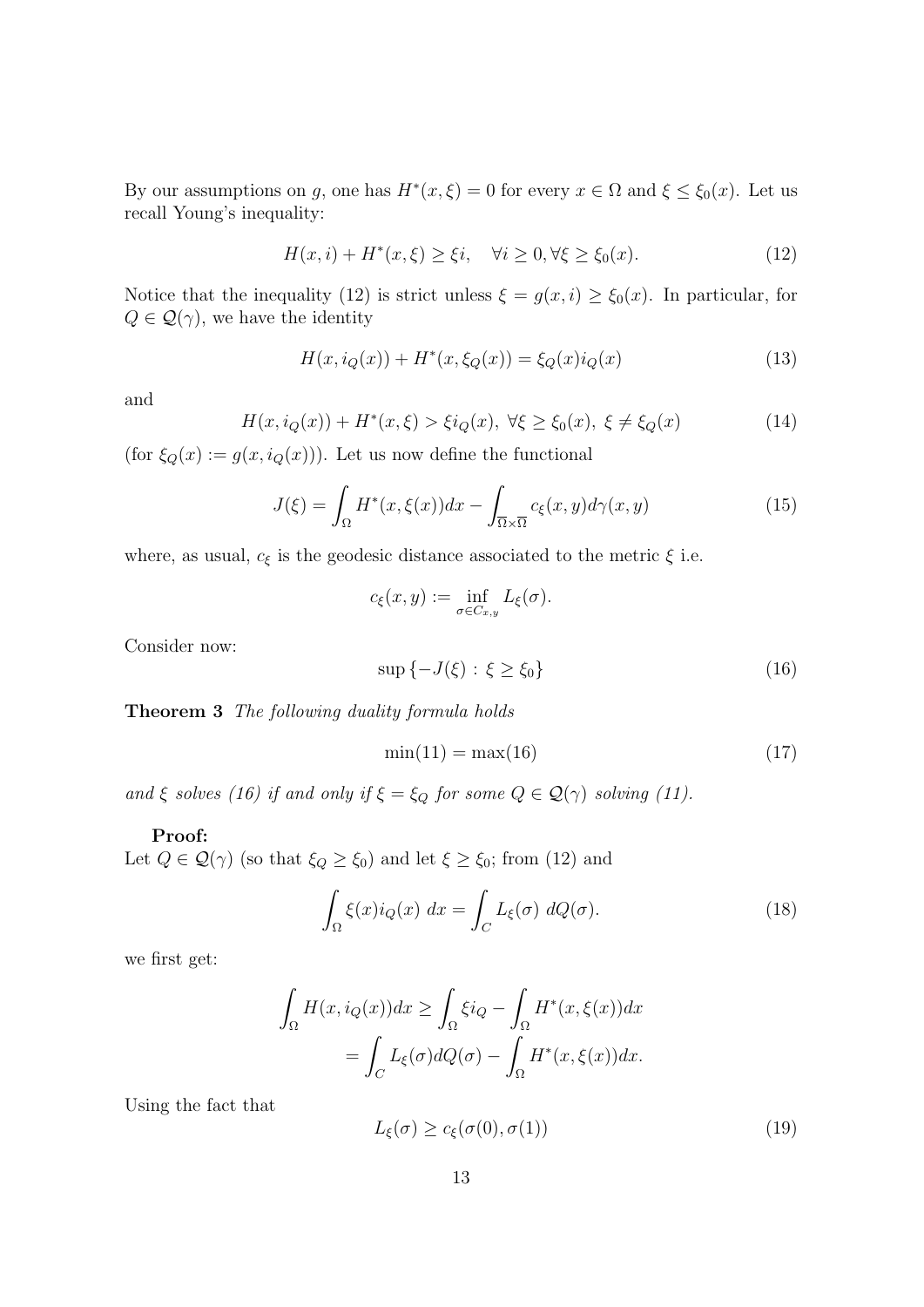and  $Q \in \mathcal{Q}(\gamma)$  we then have

$$
\int_C L_{\xi}(\sigma)dQ(\sigma) \ge \int_C c_{\xi}(\sigma(0), \sigma(1))dQ(\sigma) = \int_{\overline{\Omega}\times\overline{\Omega}} c_{\xi}(x, y)d\gamma(x, y).
$$

Since  $Q \in \mathcal{Q}(\gamma)$  and  $\xi \geq \xi_0$  are arbitrary and since we already know that the infimum of (11) is attained we thus deduce

$$
\min(11) \ge \sup(16). \tag{20}
$$

Now let  $Q \in \mathcal{Q}(\gamma)$  solve (11) and set  $\xi := \xi_Q$  (recall that  $\xi_Q$  does not depend on the choice of the minimizer Q). From the equivalence between Wardrop equilibria and solutions of (11), we know that

$$
L_{\xi}(\sigma) = c_{\xi}(\sigma(0), \sigma(1))
$$
 for  $Q$ -a.e.  $\sigma \in C$ .

With (18), integrating the previous identity and using  $Q \in \mathcal{Q}(\gamma)$  we then get:

$$
\int_{\Omega} \xi i_Q = \int_C L_{\xi}(\sigma) dQ(\sigma) = \int_{\overline{\Omega} \times \overline{\Omega}} c_{\xi}(x, y) d\gamma(x, y).
$$

Using (13), (20) and the fact that  $Q \in \mathcal{Q}(\gamma)$  solves (11) yields:

$$
\sup(16) \le \min(11) = \int_{\Omega} H(x, i_Q(x))dx = \int_{\Omega} \xi i_Q - \int_{\Omega} H^*(x, \xi(x))dx
$$

$$
= \int_{\overline{\Omega} \times \overline{\Omega}} c_{\xi}(x, y) d\gamma(x, y) - \int_{\Omega} H^*(x, \xi(x))dx
$$

so that  $\xi$  solves (16) and (17) is satisfied. Finally if  $\xi$  solves (16) and  $Q \in \mathcal{Q}(\gamma)$  solves  $(11)$ , then with  $(18)$  and  $(19)$ , one has

$$
\int_{\Omega} \xi i_Q - \int_{\Omega} H^*(x, \xi(x)) dx \ge \int_{\overline{\Omega} \times \overline{\Omega}} c_{\xi}(x, y) d\gamma(x, y) - \int_{\Omega} H^*(x, \xi(x)) dx
$$

$$
= \max(16) = \min(11) = \int_{\Omega} H(x, i_Q(x)) dx
$$

and thus we deduce from (12) and (14) that  $\xi = \xi_Q$ .  $\Box$ 

Remark 5. Under reasonable continuity and strict monotonicity assumptions on the congestion function g, the dual problem  $(16)$  has a unique solution so that the equilibrium metric  $\xi_Q$  and the equilibrium intensity of traffic  $i_Q$  are unique although Wardrop equilibria Q might not be unique.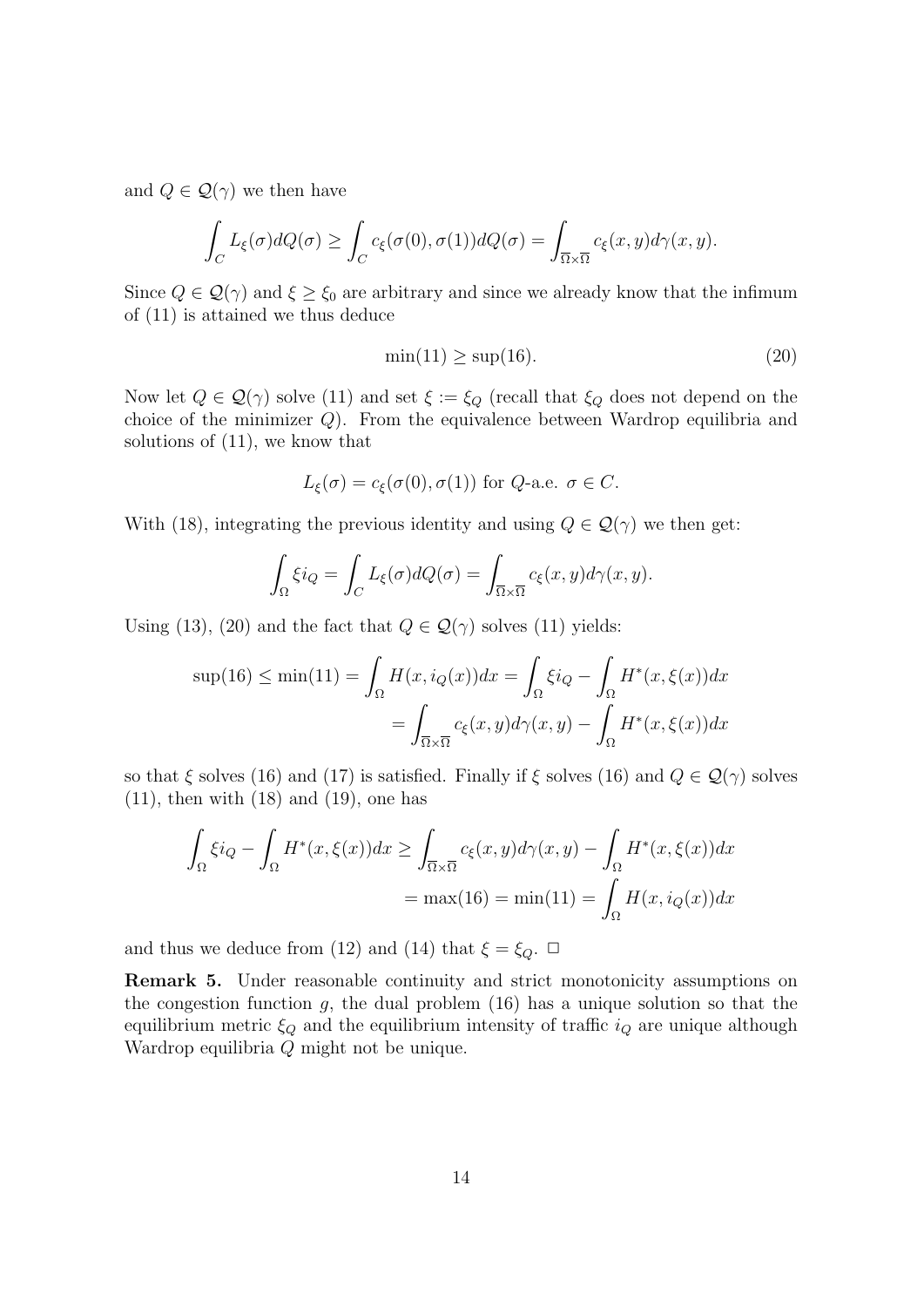Numerics. In [5], [6], we designed a consistent numerical scheme to approximate the equilibrium metric  $\xi_0$  by a descent method on the dual which can be done in an efficient way by the Fast Marching Algorithm. One can recover the corresponding equilibrium intensity  $i_Q$  by inverting the relation  $\xi(x) = g(x, i_Q(x))$ .

The goal is to find a method to approximate the minimizers of functional  $J$  in (15). This is done by means of a discretization grid, and the values of  $\xi$  are considered as defined at the nodes of the grid. The first integral becomes a sum on all the points of the grid, while, for the second, one needs to replace the transport plan  $\gamma$  with a discretized one defined on pairs of points  $(x, y)$  on the same grid, and to define  $c_{\epsilon}(x, y)$ consequently.

To define such a distance  $c_{\xi}(x_0, \cdot)$ , for a fixed source  $x_0$ , as a function of the second variable, one uses the fact that it is the unique viscosity solution of the Eikonal nonlinear PDE

$$
\begin{cases}\n\|\nabla \mathcal{U}^{\xi}(x)\| = \xi, \\
\mathcal{U}^{\xi}(x)(x_0) = 0,\n\end{cases}
$$
\n(21)

The computation of  $\mathcal{U}^{\xi}(x)$  thus requires the discretization of (21) so that a numerical scheme captures the viscosity solution of the equation. By dropping the dependence on  $\xi$  and  $x_0$  of the distance map  $\mathcal{U}^{\xi} = \mathcal{U}$  to ease the notations, the geodesic distance map  $\mathcal{U}^{\xi}$  is discretized on a grid of  $n \times n$  points, so that  $\mathcal{U}_{i,j}$  for  $0 \leq i, j < n$  is an approximation of  $\mathcal{U}^{\xi}(ih,jh)$  where the grid step is  $h = 1/n$ . The metric  $\xi$  is also discretized so that  $\xi_{i,j} = \xi(ih, jh)$ .

Classical finite difference schemes do not capture the viscosity solution of (21); upwind derivative should be used instead

$$
D_1 \mathcal{U}_{i,j} := \max \{ (\mathcal{U}_{i,j} - \mathcal{U}_{i-1,j}), (\mathcal{U}_{i,j} - \mathcal{U}_{i+1,j}), 0 \} / h,
$$
  
\n
$$
D_2 \mathcal{U}_{i,j} := \max \{ (\mathcal{U}_{i,j} - \mathcal{U}_{i,j-1}), (\mathcal{U}_{i,j} - \mathcal{U}_{i,j+1}), 0 \} / h.
$$

As proposed by Rouy and Tourin [17], the discrete geodesic distance map  $\mathcal{U} = (\mathcal{U}_{i,j})_{i,j}$ is found as the solution of the following discrete non-linear equation that discretizes (21)

$$
D\mathcal{U} = \xi \quad \text{where} \quad D\mathcal{U}_{i,j} = \sqrt{D_1 \mathcal{U}_{i,j}^2 + D_2 \mathcal{U}_{i,j}^2}.
$$
 (22)

Rouy and Tourin [17] showed that this discrete geodesic distance  $\mathcal{U}$  converges to  $\mathcal{U}^{\xi}$ when h tends to 0. The Fast Marching Algorithm exactly uses a clever way of ordering the points of the grid so as to solve recursively all the equations in (22).

Once we are able to compute the value of  $J(\xi)$  for every discrete metric  $\xi$  on the grid, we want to differentiate it w.r.t.  $\xi$ , so as to to take advantage of a gradient descent algorithm. Actually, one can see that J is not always differentiable in  $\xi$ , but, since all the terms  $c_{\xi}(x, y)$  may be proven to be concave in  $\xi$ , we face a convex function, and we can look for its sub-differential. Differentiating the equations in (22) (see [6]) one gets a new set of equations on the gradient  $\nabla_{\xi} c_{\xi}(x, y)$ . The same loop of the Fast Marching Algorithm allows to solve them in a quite efficient way, thus giving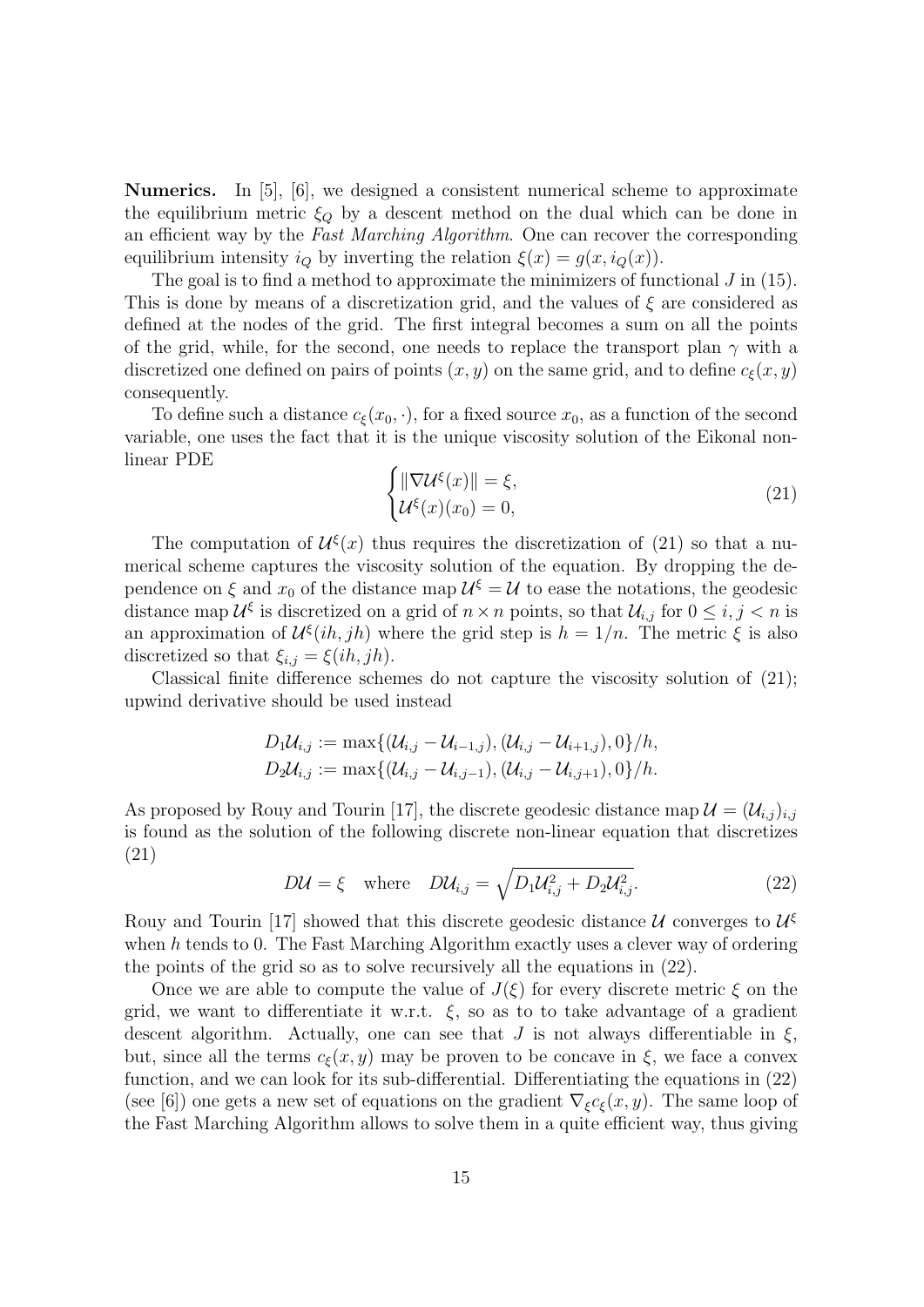an element of the sub-differential. Afterwards, usual subgradient algorithms allow to approximate the optimal solution  $\xi$ .

An example is given in the following Figure 1.



Figure 1: Traffic intensity at equilbrium in a city with a river and a bridge.

In a symmetric configuration of two sources  $S_1$  and  $S_2$ , and two targets  $T_1$  and  $T_2$ ; we consider a river where there is no traffic and a bridge linking the two sides of the river (see the map on the left in Figure 1, where the grey scale and the level lines show the equilibrium traffic intensity) and the level lines are meant to We chose the traffic weights such that  $\gamma_{1,1} + \gamma_{1,2} = 2(\gamma_{2,1} + \gamma_{2,2})$  and  $\frac{\gamma_{2,2}}{\gamma_{2,1}} = \frac{\gamma_{1,1}}{\gamma_{1,2}}$  $\frac{\gamma_{1,1}}{\gamma_{1,2}}=2$ . The traffic intensity going out from  $S_1$  is twice  $S_2$ 's. One can note, in the picture at the right in Figure 1, the two hollows on each side of the river appearing because of the inter-sides and intra-sides crossed traffics, together with the traffic peaks close to the bridge ant do the points  $S_i$  and  $T_j$ .

## 5 Beckmann-like reformulation of the long-term problem

In the long-term problem (9), we have one more degree of freedom since the transport plan is not fixed. This will enable us to reformulate the problem as a variational divergence constrained problem à la Beckmann and ultimately to reduce the equilibrium problem to solving some nonlinear PDE. For  $Q \in \mathcal{Q}(\mu_0, \mu_1)$ , let us define the vector-field  $\sigma_Q$  through

$$
\forall X \in C(\overline{\Omega}, \mathbb{R}^d) \quad \int_{\overline{\Omega}} X(x)\sigma_Q(x)dx := \int_{C([0,1], \overline{\Omega})} \left( \int_0^1 X(\gamma(t)) \cdot \dot{\gamma}(t)dt \right) dQ(\gamma)
$$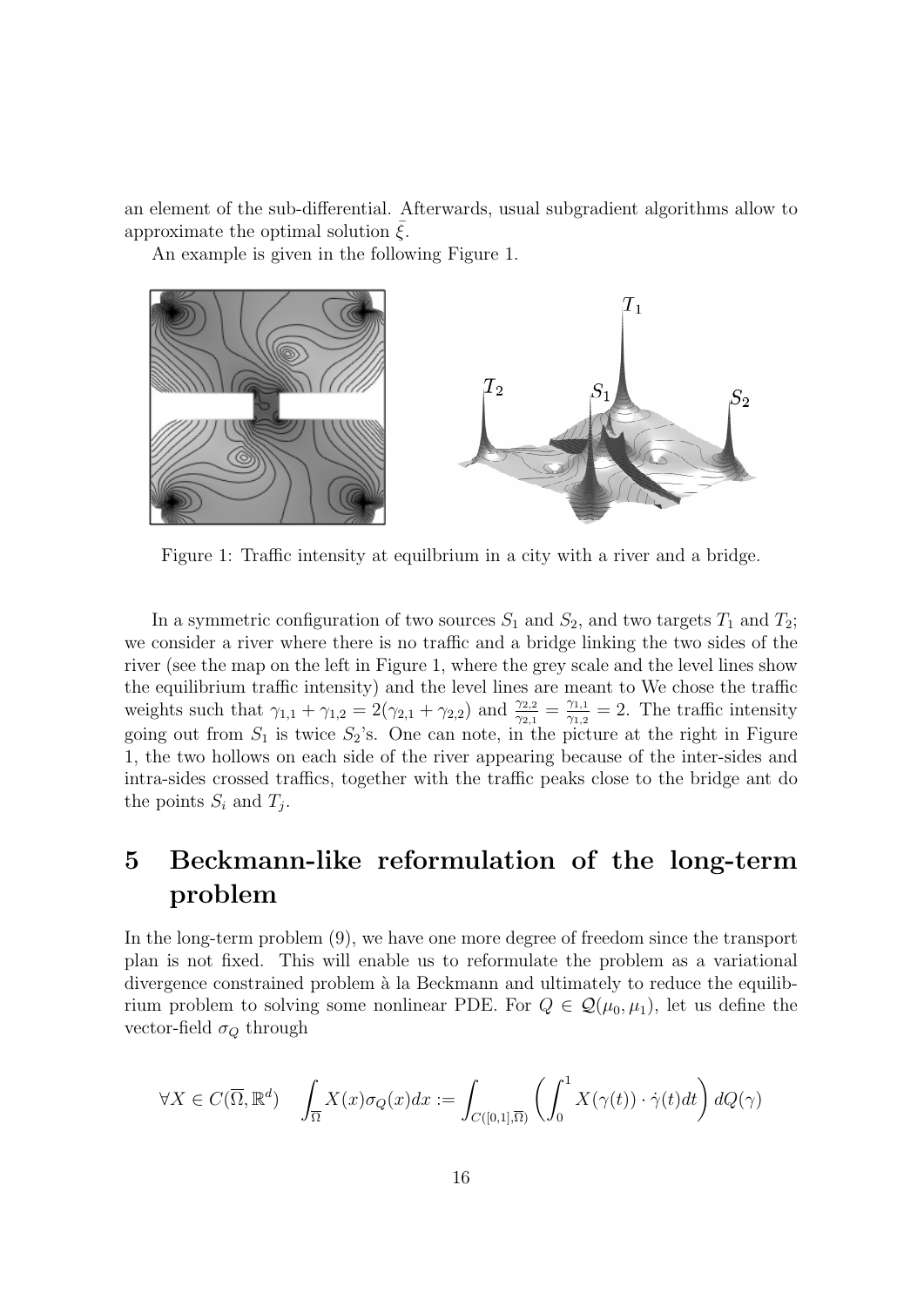which is a kind of vectorial traffic intensity. Taking a gradient field  $X = \nabla u$  in the previous definition yields

$$
\int_{\overline{\Omega}} \nabla u \sigma_Q = \int_{C([0,1], \overline{\Omega})} [u(\sigma(1)) - u(\sigma(0))] dQ(\gamma) = \int_{\Omega} u(\mu_1 - \mu_0)
$$

which means that

$$
\nabla \cdot \sigma_Q = \mu_0 - \mu_1,
$$

moreover it is easy to check that

$$
|\sigma_Q| \leq i_Q.
$$

Since  $H$  is increasing, it proves that the value of the scalar problem  $(9)$  is larger than that of the minimal flow problem à la Beckmann:

$$
\inf_{\sigma \,:\, \nabla \cdot \sigma = \mu_0 - \mu_1} \int_{\Omega} \mathcal{H}(\sigma(x)) dx \tag{23}
$$

where  $\mathcal{H}(\sigma) = H(|\sigma|)$  and H is taken independent of x only for simplicity. Conversely, if  $\sigma$  is a minimizer of (23) and  $Q \in \mathcal{Q}(\mu_0, \mu_1)$  is such that  $i_Q = |\sigma|$  then  $Q$  solves the scalar problem (9) (i.e. is an equilibrium).

To build such a  $Q$ , we can formally use the following construction  $\dot{a}$  la Moser (see Moser [15] and Dacorogna and Moser [11]). Assuming  $\sigma$  smooth and  $\mu_0$  and  $\mu_1$ absolutely continuous, with nice densities bounded away from 0, let us consider the nonautonmous ODE

$$
\dot{X}(t,x) = \frac{\sigma(X(t,x))}{(1-t)\mu_0(X(t,x)) + t\mu_1(X(t,x))}, \ X(0,x) = x,
$$

and define  $\overline{Q}$  by

$$
\overline{Q} = \delta_{X(.,x)} \otimes \mu_0.
$$

Set  $\mu_t = (1 - t)\mu_0 + t\mu_1$  and

$$
v(t,x) = \frac{\sigma(x)}{\mu_t(x)}
$$

then by construction  $\mu_t$  solves the continuity equation:

$$
\partial_t \mu_t + \nabla \cdot (\mu_t v) = 0
$$

By construction we also have  $e_{0\#}\overline{Q} = \mu_0$  and, because of the uniqueness in the continuity equation,  $X(t,.)_{\#}\mu_0 = \mu_t = (1-t)\mu_0 + t\mu_1$ . In particular the image of  $\mu_0$ by the flow at time 1,  $X(1,.)$  is  $\mu_1$ , which proves that  $e_1 \# \overline{Q} = \mu_1$  hence  $\overline{Q} \in \mathcal{Q}(\mu_0, \mu_1)$ . Moreover for every test-function  $\varphi$ :

$$
\int_{\Omega} \varphi di_{\overline{Q}} = \int_{\Omega} \int_0^1 \varphi(X(t, x)) |v(t, X(t, x))| dt d\mu_0(x)
$$

$$
= \int_0^1 \int_{\Omega} \varphi(x) |v(t, x)| \mu_t(x) dx dt
$$

$$
= \int_{\Omega} \varphi(x) |\sigma(x)| dx
$$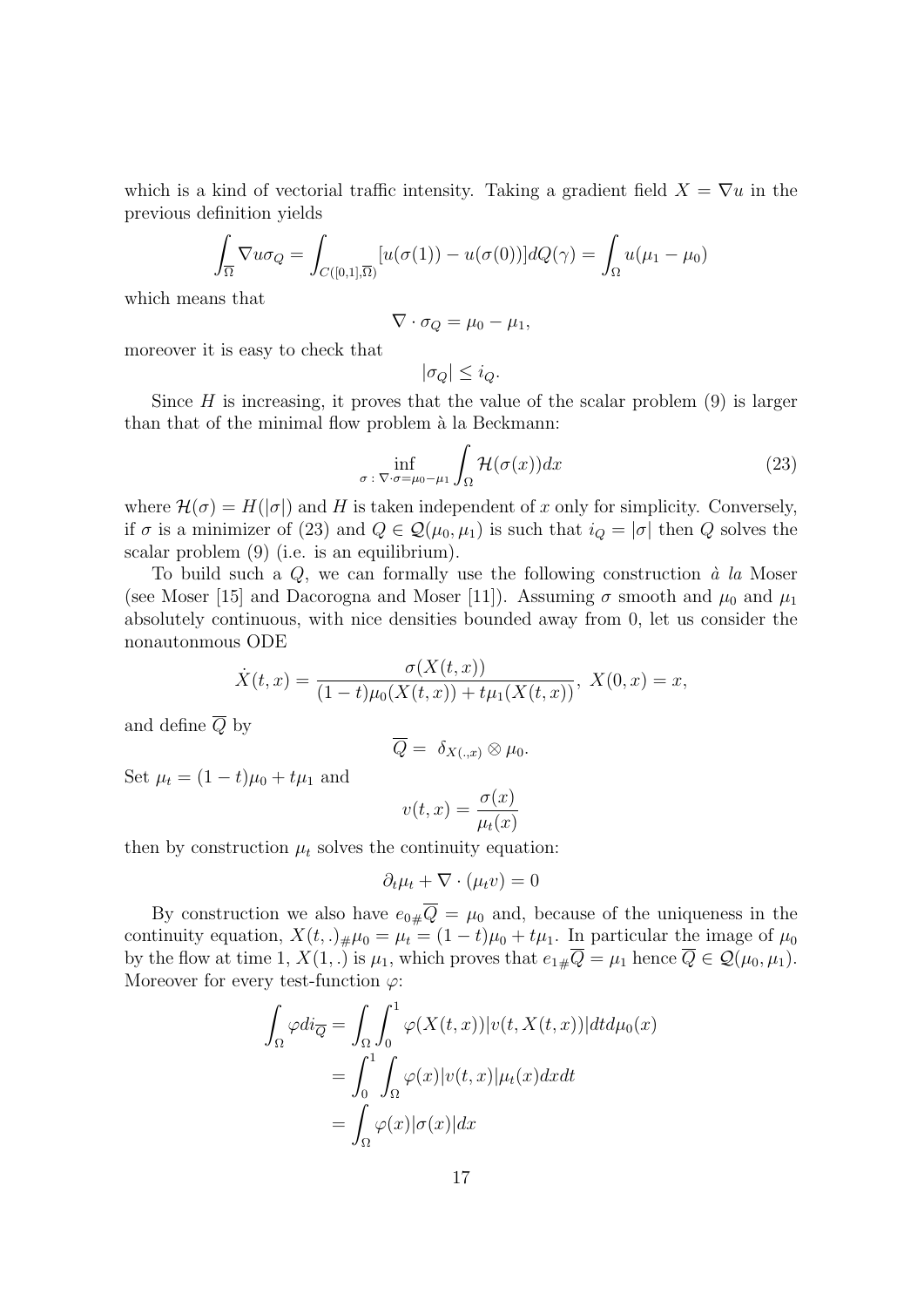so that  $i_{\overline{Q}} = |\sigma|$  and then  $\overline{Q}$  is optimal.

The previous argument works as soon as  $\sigma$  is regular enough (say, Lipschitz continuous). To get regularity, one needs to look at the optimality conditions satisfied by  $\sigma$  as a minimizer of (23). By duality, the solution of (23) is  $\sigma = \nabla \mathcal{H}^*(\nabla u)$  where  $\mathcal{H}^*$  is the Legendre transform of  $\mathcal{H}$  and u solves the PDE:

$$
\begin{cases}\n\nabla \cdot (\nabla \mathcal{H}^*(\nabla u)) = \mu_0 - \mu_1, & \text{in } \Omega, \\
\nabla \mathcal{H}^*(\nabla u) \cdot \nu = 0, & \text{on } \partial \Omega,\n\end{cases}
$$
\n(24)

This equation turns out to be a standard Laplace equation if  $\mathcal{H}$  is quadratic, or it becomes a p−Laplace equation for other power functions. In these cases, regularity results are well-known, under regularity assumptions on  $\mu_0$  and  $\mu_1$ . Yet, let us recall that  $H' = q$  where q is the congestion function, so it is natural to have  $q(0) > 0$ : the metric is positive even if there is no traffic! This means that the radial function  $\mathcal{H}$ is not differentiable at 0 and then its subdifferential at 0 contains a ball. By duality, this implies  $\nabla \mathcal{H}^* = 0$  on this ball which makes (24) very degenerate, even worse than the p–Laplacian. For instance, a reasonable model of congestion is  $g(t) = 1 + t^{p-1}$ for  $t \geq 0$ , with  $p > 1$ , so that

$$
\mathcal{H}(\sigma) = \frac{1}{p} |\sigma|^p + |\sigma|, \ \mathcal{H}^*(z) = \frac{1}{q} (|z| - 1)_+^q, \text{ with } q = \frac{p}{p - 1}
$$
 (25)

so that the optimal  $\sigma$  is

$$
\sigma = \left( |\nabla u| - 1 \right)_+^{q-1} \frac{\nabla u}{|\nabla u|},
$$

where u solves the very degenerate PDE:

$$
\nabla \cdot \left( \left( |\nabla u| - 1 \right)_+^{q-1} \frac{\nabla u}{|\nabla u|} \right) = \mu_0 - \mu_1,\tag{26}
$$

with Neumann boundary condition

$$
\left( |\nabla u| - 1 \right)_+^{q-1} \frac{\nabla u}{|\nabla u|} \cdot \nu = 0.
$$

Note that there is no uniqueness for u but there is for  $\sigma$ .

For this degenerate equation (more degenerate than the p-laplacian since the diffusion coefficient identically vanishes in the zone where  $|\nabla u| \leq 1$ , getting Lipschitz continuity on  $\sigma$  is not reasonable. Yet, Sobolev regularity of  $\sigma$  and Lipschitz regularity results for solutions of this PDE can be found in [8]. This enables one to build a flow  $\dot{a}$  la DiPerna-Lions [13] and then to justify rigorously the construction above, even without a Cauchy-Lipschitz flow. Interestingly, in two dimensions it is also available (see [19]) a continuity result on the optimal  $\sigma$ , obtained as a consequence of a fine analysis of this degenerate elliptic PDE. Besides the interest for this regularity result in itself, we also stress that continuity for  $\sigma$  implies continuity for the optimal  $i_Q$ , and this exactly gives the regularity which is required in the proof of Theorem 2 (the main difficulty being defining  $c_{\xi}$  for a non-continuous  $\xi$ , and this is the reason why our proof in Section 3 is only formal).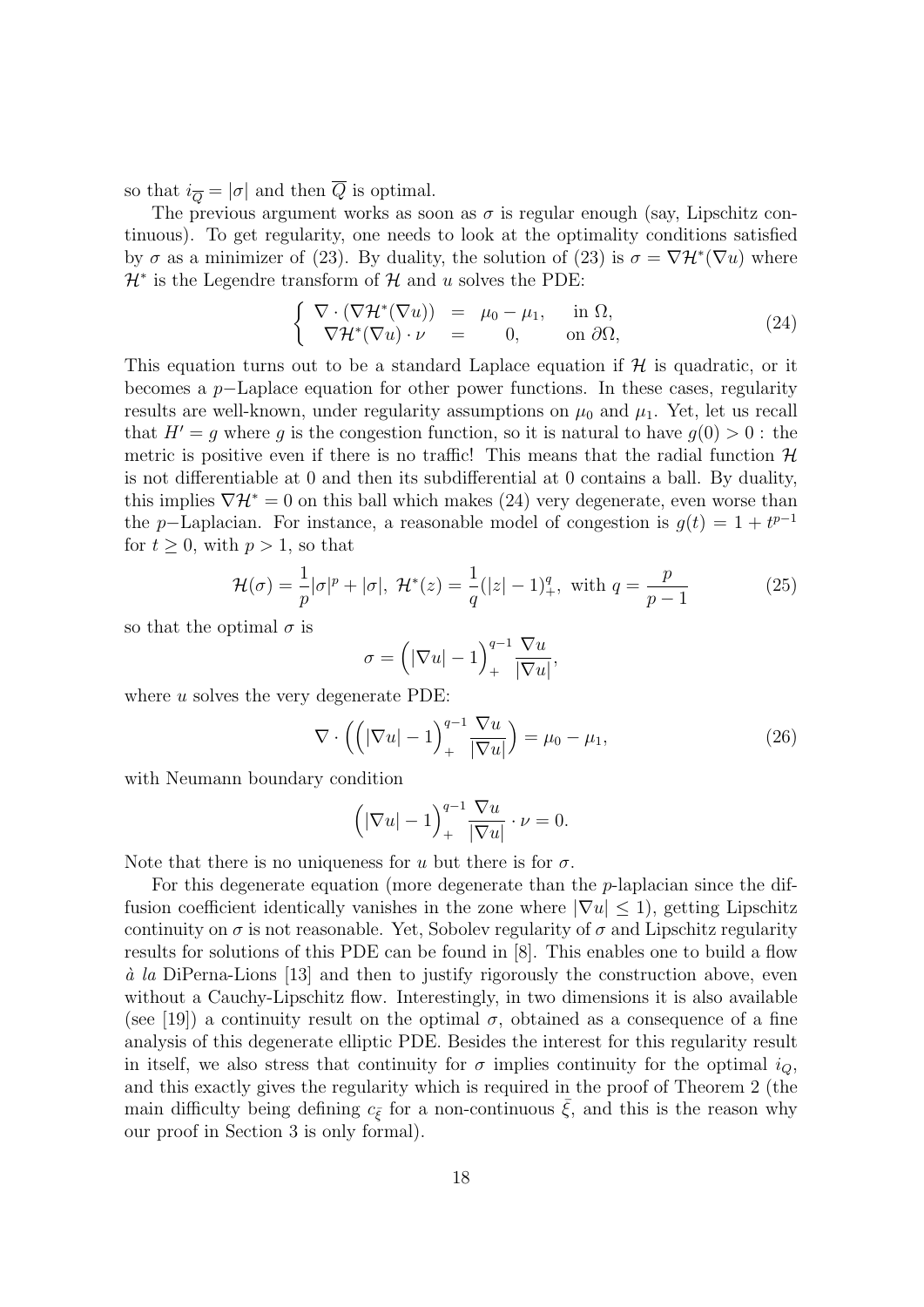### References

- [1] M. Beckmann, A continuous model of transportation, Econometrica 20 (1952), 643-660.
- [2] M. Beckmann, C. McGuire, C. Winsten, Studies in Economics of Transportation. Yale University Press, New Haven, 1956.
- [3] J.-B. Baillon, G. Carlier, From discrete to continuous Wardrop equilibria, in preparation.
- [4] J.-B. Baillon, R. Cominetti, Markovian Traffic Equilibrium, Math. Prog., 111, 2008.
- [5] F. Benmansour, G. Carlier, G. Peyré, F. Santambrogio, Numerical Approximation of Continuous Traffic Congestion Equilibria, Netw. Heterog. Media 4, no. 3, 605–623 (2009).
- [6] F. Benmansour, G. Carlier, G. Peyré, F. Santambrogio, Derivatives with Respect to Metrics and Applications: Subgradient Marching Algorithm, to appear in Numerische. Mathematik.
- [7] M. Bernot, V. Caselles and J.-M. Morel, *Optimal transportation networks*, *Mod*els and Theory, Lecture Notes in Mathematics, Springer, Vol. 1955 (2008).
- [8] L. Brasco, G. Carlier, F. Santambrogio, Congested traffic dynamics, weak flows and very degenerate elliptic equations, Journal de Math. Pures et Appliquées, 2010.
- [9] Y. Brenier, The least action principle and the related concept of generalized flows for incompressible perfect fluids. J. Amer. Mat. Soc., 2 (1989), 225–255.
- [10] G. Carlier, C. Jimenez, F. Santambrogio, Optimal transportation with traffic congestion and Wardrop equilibria, SIAM J. Control Optim. 47 (2008), 1330- 1350.
- [11] B. Dacorogna, J. Moser, On a partial differential equation involving the Jacobian determinant, Annales de l'I.H.P, Analyse non linéaire, 7 (1990), 1-26.
- [12] L. De Pascale and A. Pratelli, Regularity properties for Monge transport density and for solutions of some shape optimization problem. Calc. Var. Partial Differential Equations 14, no. 3, 249–274, 2002.
- [13] R. J. DiPerna, P.-L. Lions, Ordinary differential equations, transport theory and Sobolev spaces, Invent. Math. 98 (1989), 511-547.
- [14] J.-M. Lasry, P.-L. Lions, Mean-Field Games, Japan. J. Math. 2, 229–260(2007)